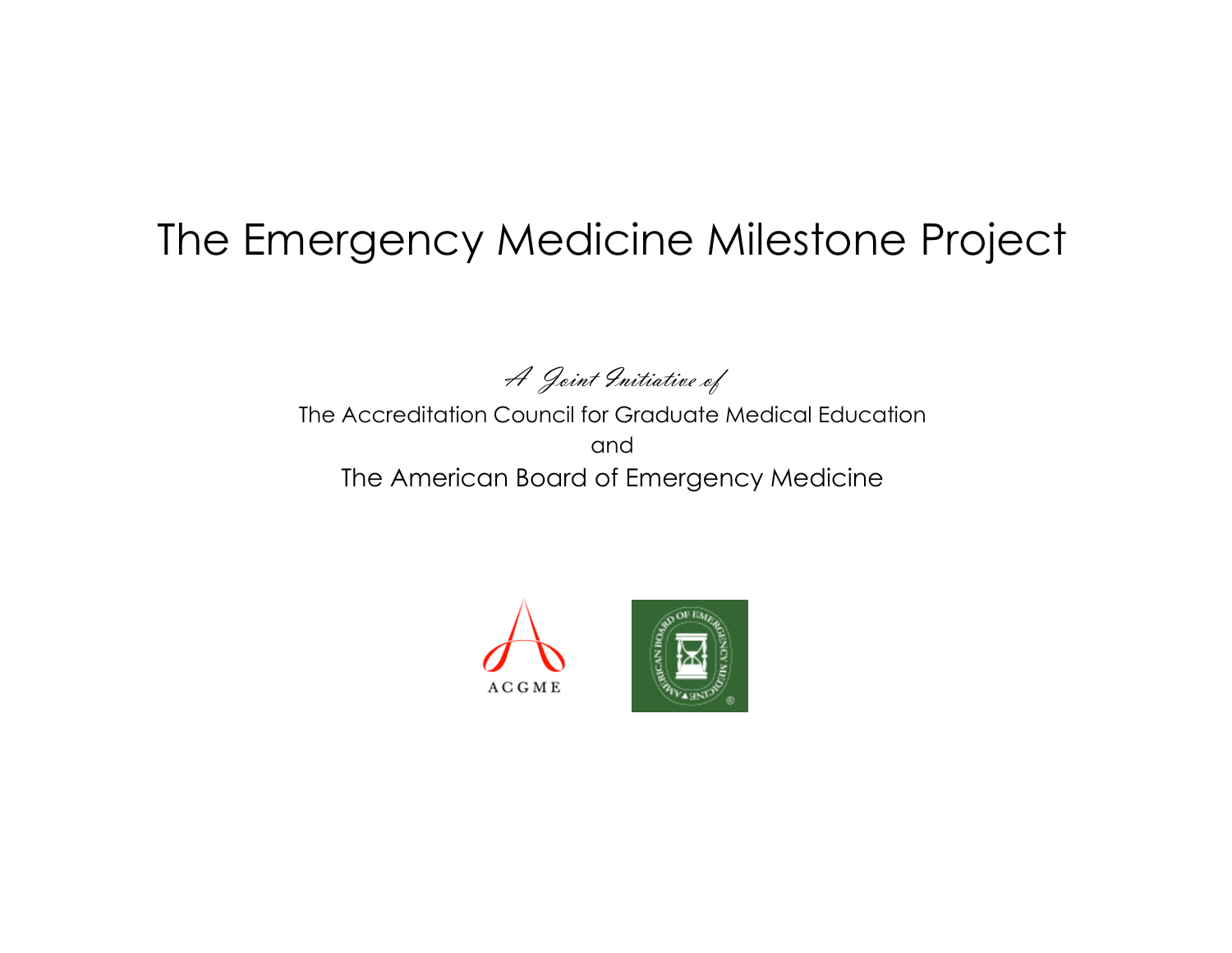# The Emergency Medicine Milestone Project

The Milestones are designed only for use in evaluation of resident physicians in the context of their participation in ACGME accredited residency or fellowship programs. The Milestones provide a framework for the assessment of the development of the resident physician in key dimensions of the elements of physician competency in a specialty or subspecialty. They neither represent the entirety of the dimensions of the six domains of physician competency, nor are they designed to be relevant in any other context.

i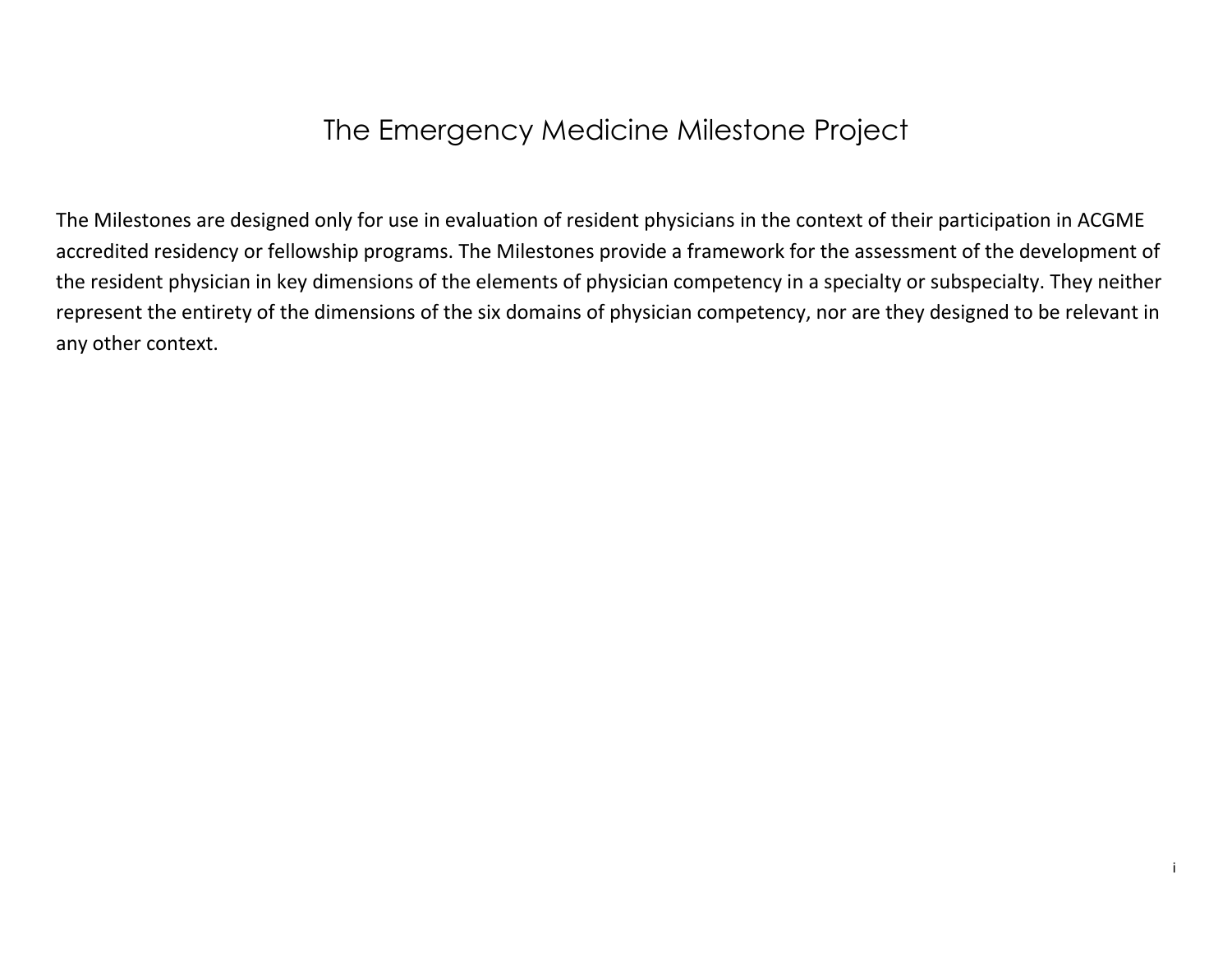# **Emergency Medicine Milestones**

Theodore Christopher, MD Wallace Carter, MD

Jonathan Heidt, MD Earl Reisdorff, MD

James Jones, MD

Susan Promes, MD

Lynne Meyer, PhD, MPH

Kevin Rodgers, MD

Philip Shayne, MD

Susan Swing, PhD

Mary Jo Wagner, MD

## **Working Group Advisory Group**

Chair: Michael Beeson, MD Timothy Brigham, MDiv, PhD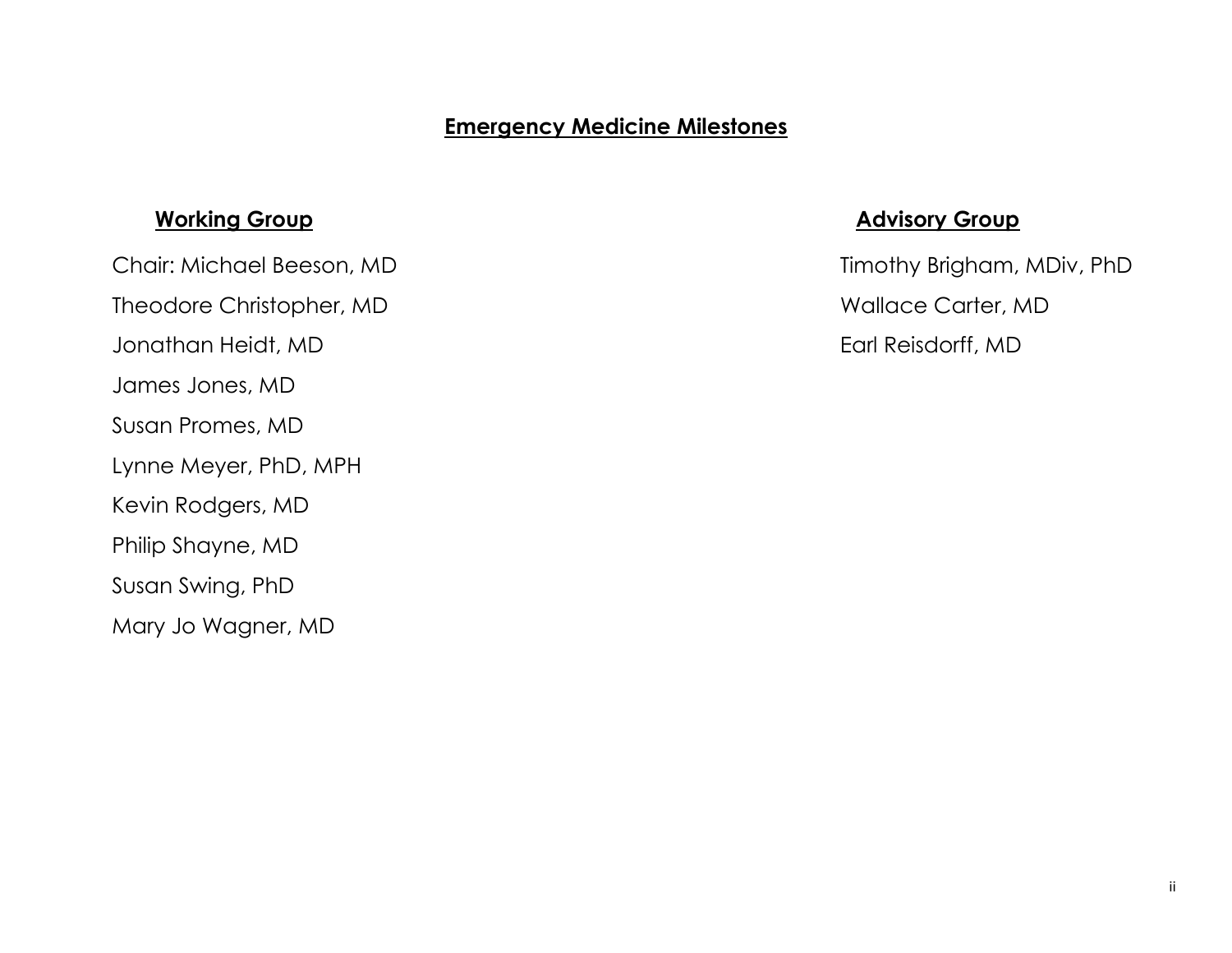### **Milestone Reporting**

This document presents milestones designed for programs to use in semi-annual review of resident performance and reporting to the ACGME. Milestones are knowledge, skills, attitudes, and other attributes for each of the ACGME competencies organized in a developmental framework from less to more advanced. They are descriptors and targets for resident performance as a resident moves from entry into residency through graduation. In the initial years of implementation, the Review Committee will examine milestone performance data for each program's residents as one element in the Next Accreditation System (NAS) to determine whether residents overall are progressing.

For each reporting period, review and reporting will involve selecting the level of milestones that best describes a resident's current performance level in relation to milestones, using evidence from multiple methods, such as direct observation, multi-source feedback, tests, and record reviews, etc. Milestones are arranged into numbered levels. These levels do not correspond with post-graduate year of education.

Selection of a level implies that the resident substantially demonstrates the milestones in that level, as well as those in lower levels (See the diagram on page v). A general interpretation of levels for emergency medicine is below:

- **Level 1:** The resident demonstrates milestones expected of an incoming resident.
- **Level 2:** The resident is advancing and demonstrates additional milestones, but is not yet performing at a mid-residency level.
- **Level 3:** The resident continues to advance and demonstrate additional milestones; the resident demonstrates the majority of milestones targeted for residency in this sub-competency.
- **Level 4:** The resident has advanced so that he or she now substantially demonstrates the milestones targeted for residency. This level is designed as the graduation target.
- **Level 5:** The resident has advanced beyond performance targets set for residency and is demonstrating "aspirational" goals which might describe the performance of someone who has been in practice for several years. It is expected that only a few exceptional residents will reach this level.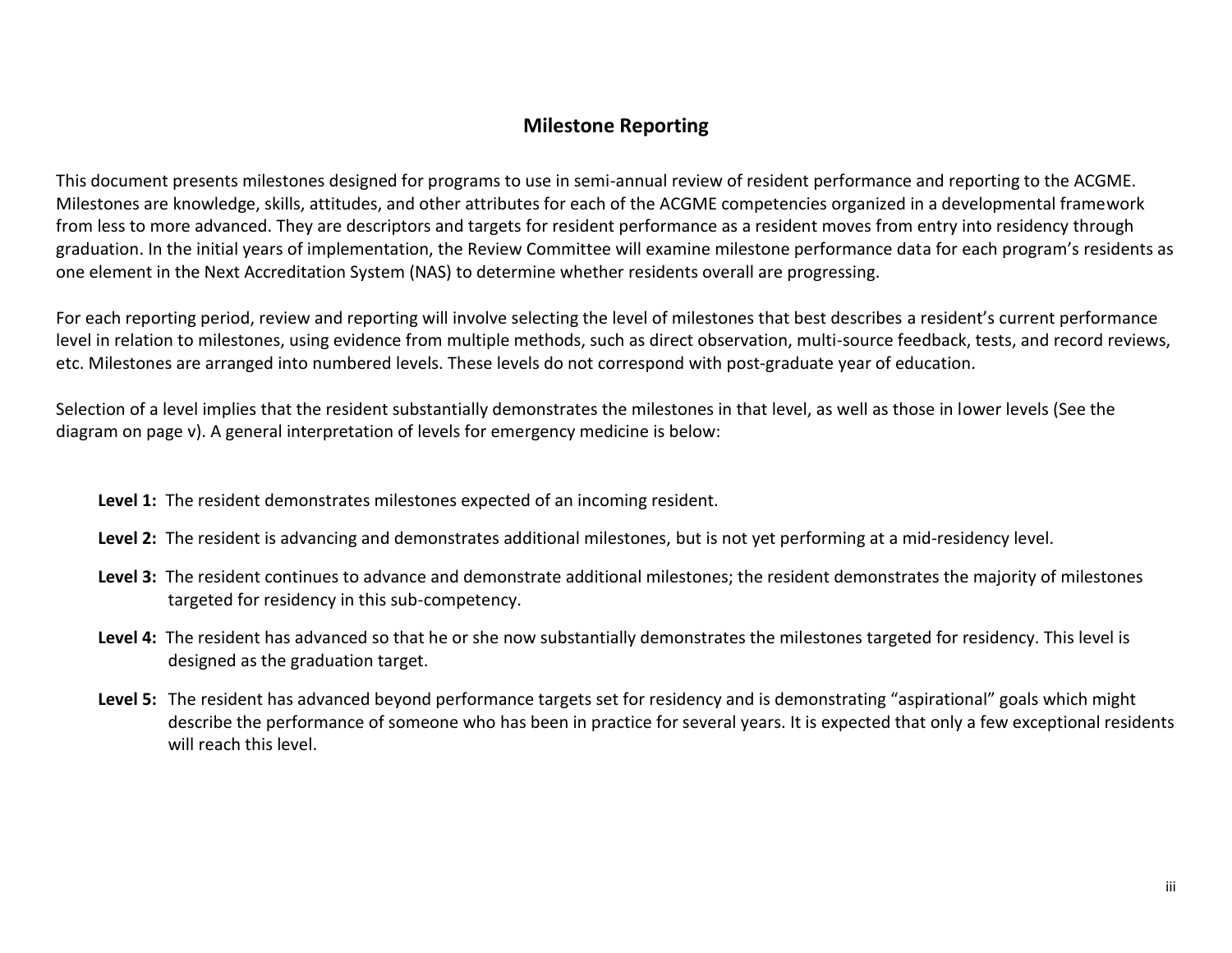#### **Additional Notes**

Level 4 is designed as the graduation *target* and does not represent a graduation *requirement*. Making decisions about readiness for graduation is the purview of the residency program director (See the following NAS FAQ for educational milestones on the ACGME's NAS microsite for further discussion of this issue: "Can a resident graduate if he or she does not reach every milestone?"). Study of milestone performance data will be required before the ACGME and its partners will be able to determine whether Level 4 milestones and milestones in lower levels are in the appropriate level within the developmental framework, and whether milestone data are of sufficient quality to be used for high stakes decisions.

*Answers to Frequently Asked Questions about the Next Accreditation System (NAS) and milestones are available on the ACGME's NAS microsite: <http://www.acgme-nas.org/assets/pdf/NASFAQs.pdf>.*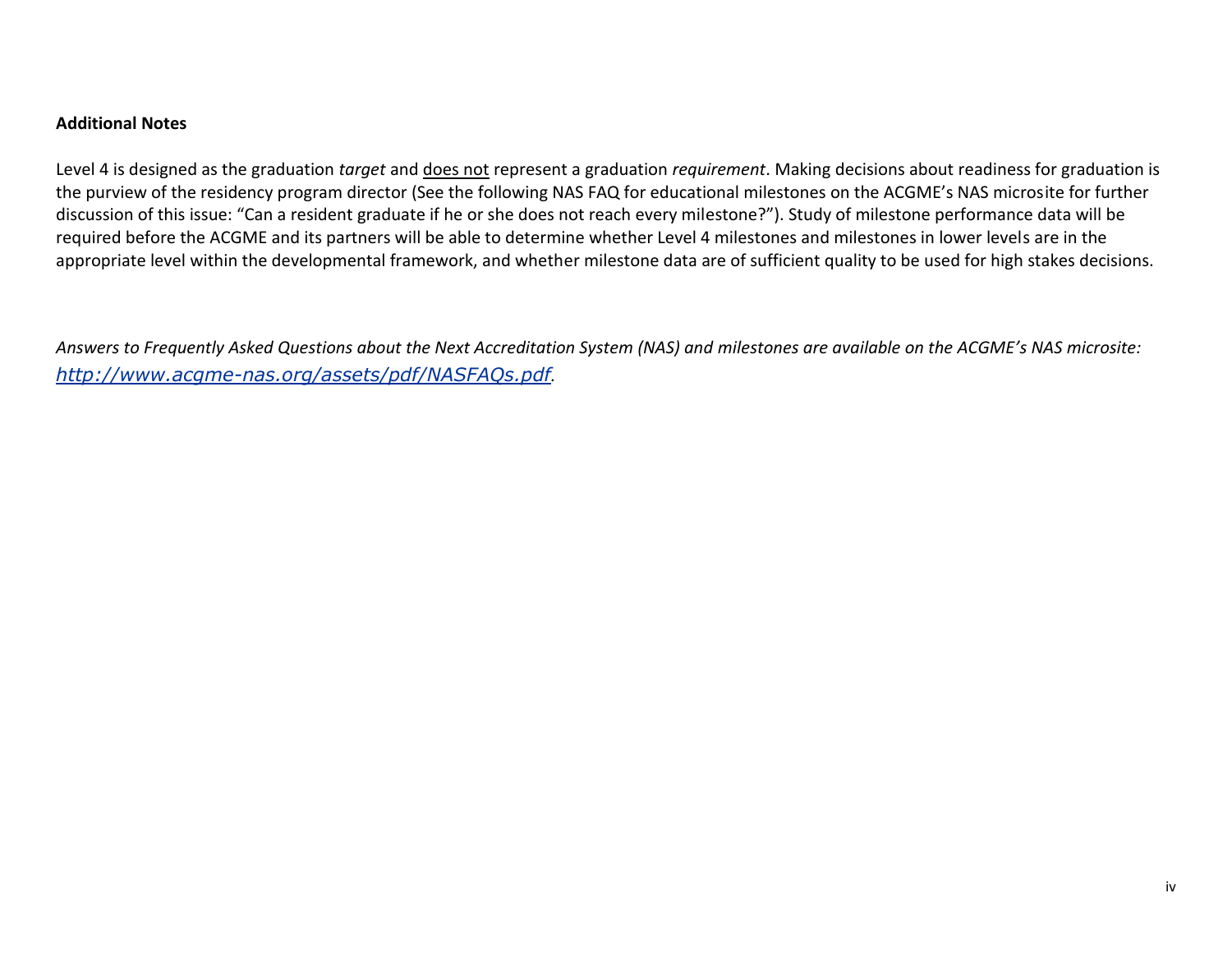The diagram below presents an example set of milestones for one sub-competency in the same format as the milestone report worksheet. For each reporting period, a resident's performance on the milestones for each sub-competency will be indicated by:

- selecting the level of milestones that best describes the resident's performance in relation to the milestones
- or
- selecting the "Has not Achieved Level 1" response option

2. Performance of Focused History and Physical Exam (PC2) Abstracts current findings in a patient with multiple chronic medical problems and, when appropriate, compares with a prior medical record and identifies significant differences between the current presentation and past presentations.

| Has not<br><b>Achieved</b><br>Level 1 |                                                                                                                                                            | Level 1 |  |                                                                                                                         | Level 2 |                             |                                                                                                                                                                                                                                | Level 3                 |         | Level 4 |                                                                                                                  |                                                                                                                                                                               | Level 5                                                                                |                            |
|---------------------------------------|------------------------------------------------------------------------------------------------------------------------------------------------------------|---------|--|-------------------------------------------------------------------------------------------------------------------------|---------|-----------------------------|--------------------------------------------------------------------------------------------------------------------------------------------------------------------------------------------------------------------------------|-------------------------|---------|---------|------------------------------------------------------------------------------------------------------------------|-------------------------------------------------------------------------------------------------------------------------------------------------------------------------------|----------------------------------------------------------------------------------------|----------------------------|
|                                       | Performs and communicates a<br>reliable, comprehensive history<br>and physical exam                                                                        |         |  | Performs and<br>communicates a focused<br>history and physical exam<br>the chief complaint and<br>urgent patient issues |         | which effectively addresses | <b>Prioritizes essential</b><br>components of a history<br>given a limited or dynamic<br>circumstance<br><b>Prioritizes essential</b><br>components of a physical<br>examination given a<br>limited or dynamic<br>circumstance |                         | of data |         | Synthesizes essential data<br>necessary for the correct<br>management of patients<br>using all potential sources |                                                                                                                                                                               | Identifies obscure, occult<br>or rare patient conditions<br>based solely on historical | and physical exam findings |
|                                       |                                                                                                                                                            |         |  |                                                                                                                         |         |                             |                                                                                                                                                                                                                                |                         |         |         |                                                                                                                  |                                                                                                                                                                               |                                                                                        |                            |
| Comments:                             |                                                                                                                                                            |         |  |                                                                                                                         |         |                             |                                                                                                                                                                                                                                |                         |         |         |                                                                                                                  |                                                                                                                                                                               |                                                                                        |                            |
|                                       |                                                                                                                                                            |         |  |                                                                                                                         |         |                             |                                                                                                                                                                                                                                |                         |         |         |                                                                                                                  |                                                                                                                                                                               |                                                                                        |                            |
|                                       | Selecting a response box in the middle of a<br>level implies that milestones in that level and<br>in lower levels have been substantially<br>demonstrated. |         |  |                                                                                                                         |         |                             |                                                                                                                                                                                                                                | in the higher level(s). |         |         |                                                                                                                  | Selecting a response box on the line in between levels<br>indicates that milestones in lower levels have been<br>substantially demonstrated as well as <b>some</b> milestones |                                                                                        |                            |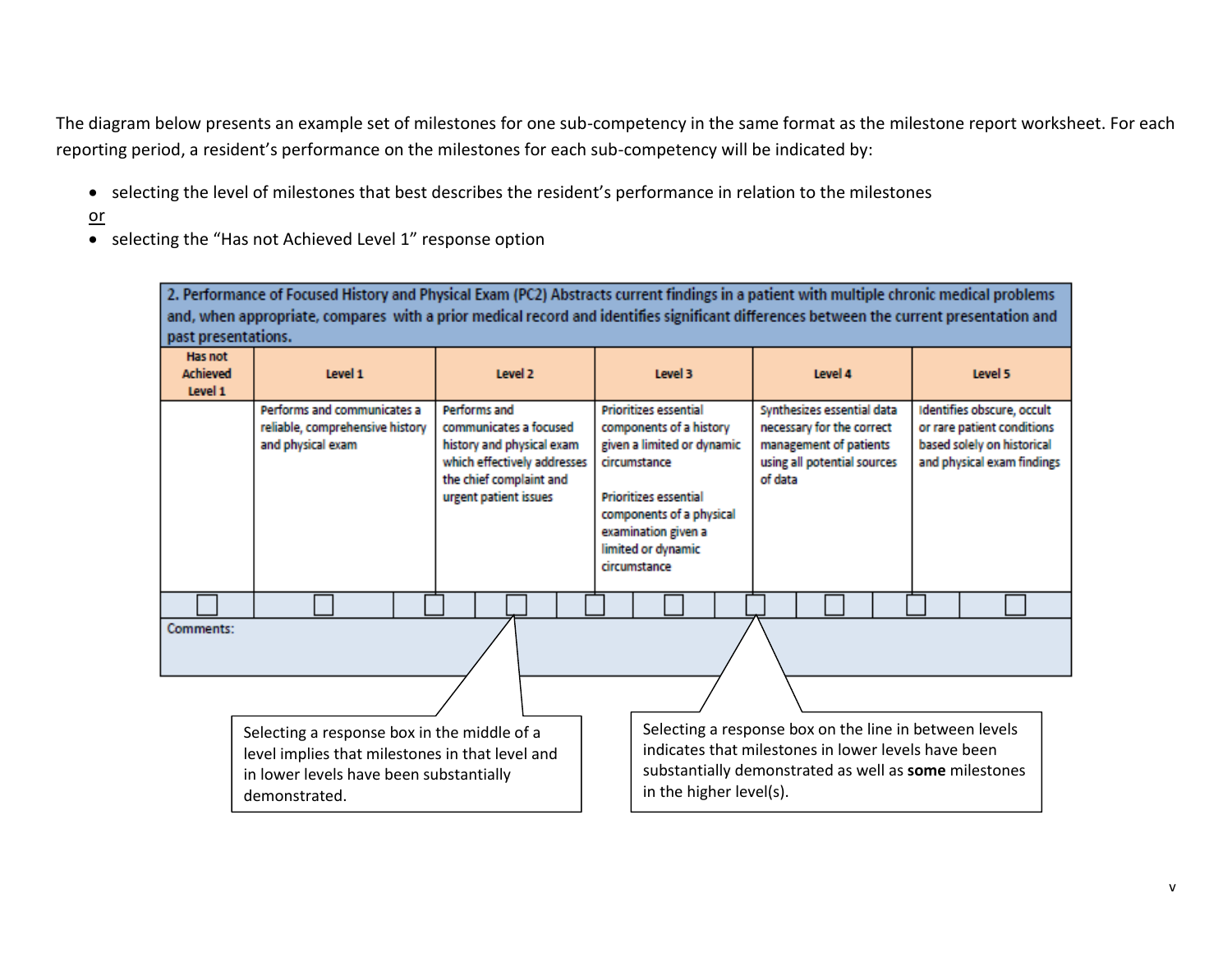#### **EMERGENCY MEDICINE MILESTONES**

#### **ACGME REPORT WORKSHEET**

**1. Emergency Stabilization (PC1) Prioritizes critical initial stabilization action and mobilizes hospital support services in the resuscitation of a critically ill or injured patient and reassesses after stabilizing intervention.**

| Has not<br><b>Achieved</b><br>Level 1 | Level 1                         | Level 2                                                                                                                                                  | Level 3                                                                                                                                                                                                                               | Level 4                                                                                                               | Level 5                                                                                          |
|---------------------------------------|---------------------------------|----------------------------------------------------------------------------------------------------------------------------------------------------------|---------------------------------------------------------------------------------------------------------------------------------------------------------------------------------------------------------------------------------------|-----------------------------------------------------------------------------------------------------------------------|--------------------------------------------------------------------------------------------------|
|                                       | Recognizes abnormal vital signs | Recognizes when a patient<br>is unstable requiring<br>immediate intervention                                                                             | Manages and prioritizes<br>critically ill or injured<br>patients                                                                                                                                                                      | Recognizes in a timely<br>fashion when further<br>clinical intervention is<br>futile                                  | Develops policies and<br>protocols for the<br>management and/or<br>transfer of critically ill or |
|                                       |                                 | Performs a primary<br>assessment on a critically<br>ill or injured patient<br>Discerns relevant data to<br>formulate a diagnostic<br>impression and plan | Prioritizes critical initial<br>stabilization actions in the<br>resuscitation of a critically<br>ill or injured patient<br>Reassesses after<br>implementing a stabilizing<br>intervention<br>Evaluates the validity of a<br>DNR order | Integrates hospital support<br>services into a<br>management strategy for a<br>problematic stabilization<br>situation | injured patients                                                                                 |
|                                       |                                 |                                                                                                                                                          |                                                                                                                                                                                                                                       |                                                                                                                       |                                                                                                  |
| Comments:                             |                                 |                                                                                                                                                          |                                                                                                                                                                                                                                       |                                                                                                                       |                                                                                                  |

 **Suggested Evaluation Methods:** SDOT, observed resuscitations, simulation, checklist, videotape review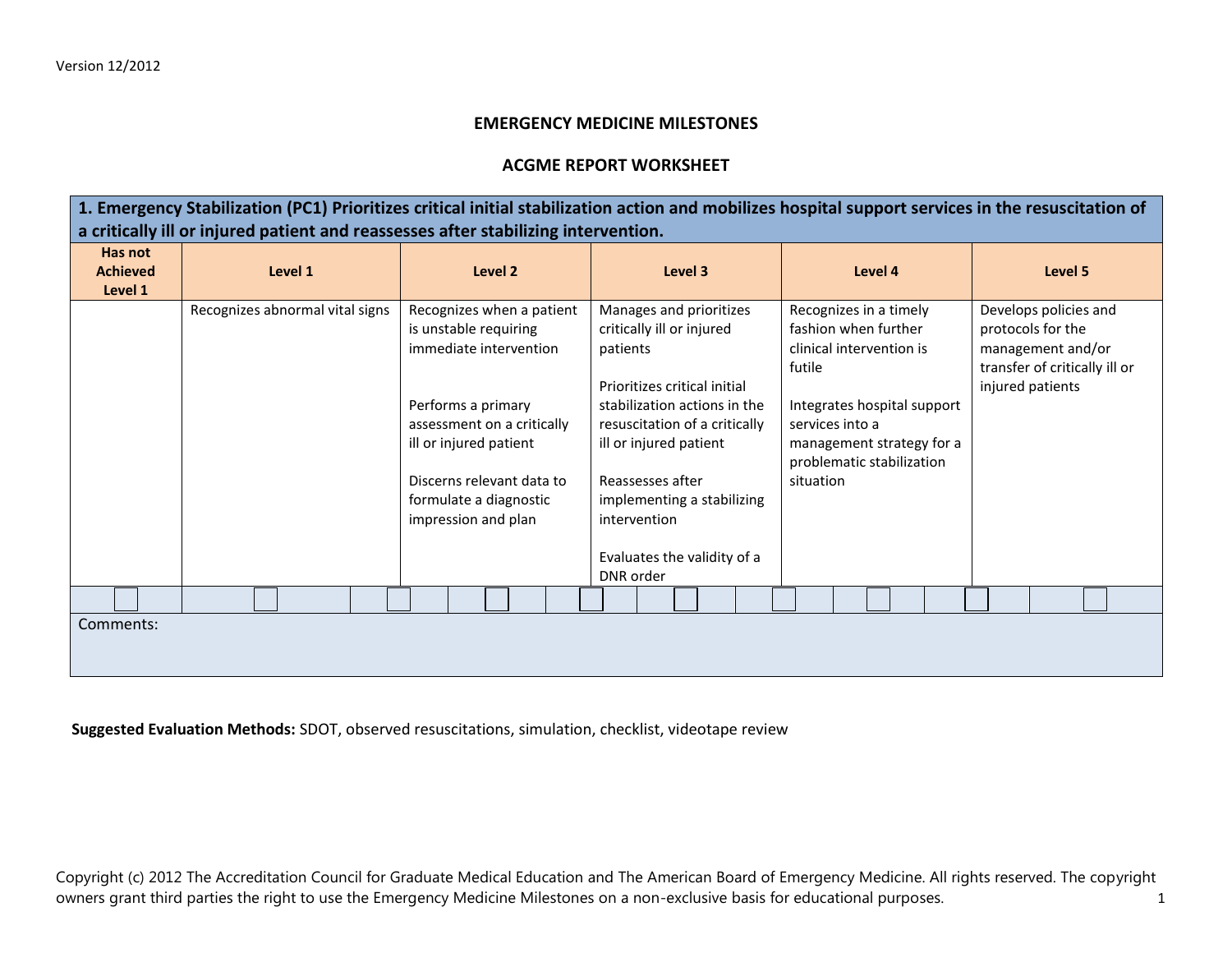**2. Performance of Focused History and Physical Exam (PC2) Abstracts current findings in a patient with multiple chronic medical problems and, when appropriate, compares with a prior medical record and identifies significant differences between the current presentation and past presentations.**

| Has not<br><b>Achieved</b><br>Level 1 | Level 1                                                                             | Level 2                                                                                                                                                | Level 3                                                                                                                                                                                                          | Level 4                                                                                                                     | Level 5                                                                                                              |
|---------------------------------------|-------------------------------------------------------------------------------------|--------------------------------------------------------------------------------------------------------------------------------------------------------|------------------------------------------------------------------------------------------------------------------------------------------------------------------------------------------------------------------|-----------------------------------------------------------------------------------------------------------------------------|----------------------------------------------------------------------------------------------------------------------|
|                                       | Performs and communicates a<br>reliable, comprehensive history<br>and physical exam | Performs and<br>communicates a focused<br>history and physical exam<br>which effectively addresses<br>the chief complaint and<br>urgent patient issues | Prioritizes essential<br>components of a history<br>given a limited or dynamic<br>circumstance<br>Prioritizes essential<br>components of a physical<br>examination given a<br>limited or dynamic<br>circumstance | Synthesizes essential data<br>necessary for the correct<br>management of patients<br>using all potential sources<br>of data | Identifies obscure, occult<br>or rare patient conditions<br>based solely on historical<br>and physical exam findings |
|                                       |                                                                                     |                                                                                                                                                        |                                                                                                                                                                                                                  |                                                                                                                             |                                                                                                                      |
| Comments:                             |                                                                                     |                                                                                                                                                        |                                                                                                                                                                                                                  |                                                                                                                             |                                                                                                                      |

 **Suggested Evaluation Methods:** Global ratings of live performance, checklist assessments of live performance , SDOT, oral boards, simulation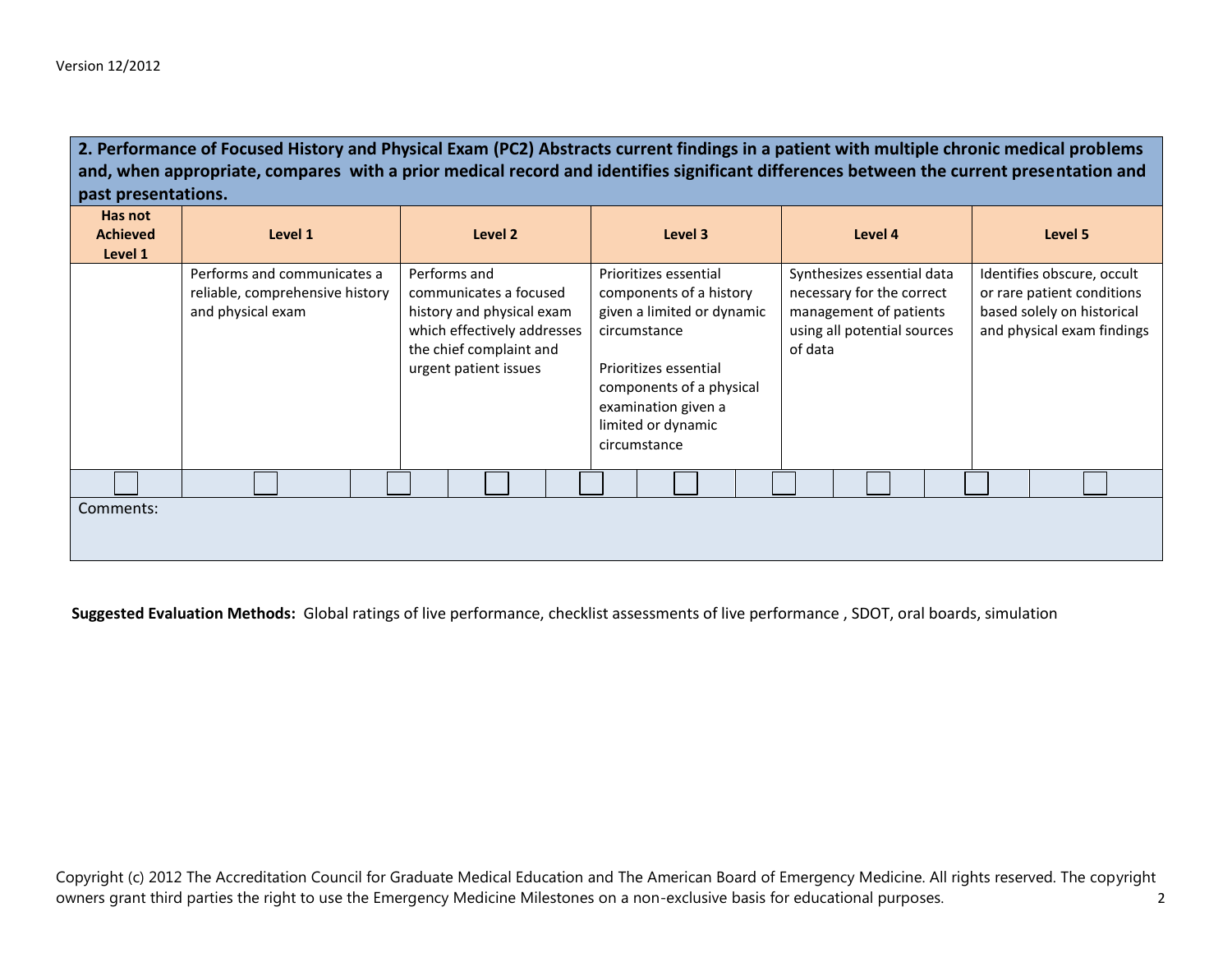|                      | 3. Diagnostic Studies (PC3) Applies the results of diagnostic testing based on the probability of disease and the likelihood of test results |                            |                               |                             |                           |
|----------------------|----------------------------------------------------------------------------------------------------------------------------------------------|----------------------------|-------------------------------|-----------------------------|---------------------------|
| altering management. |                                                                                                                                              |                            |                               |                             |                           |
| Has not              |                                                                                                                                              |                            |                               |                             |                           |
| <b>Achieved</b>      | Level 1                                                                                                                                      | Level 2                    | Level 3                       | Level 4                     | Level 5                   |
| Level 1              |                                                                                                                                              |                            |                               |                             |                           |
|                      | Determines the necessity of                                                                                                                  | Orders appropriate         | Prioritizes essential testing | Uses diagnostic testing     | Discriminates between     |
|                      | diagnostic studies                                                                                                                           | diagnostic studies         |                               | based on the pre-test       | subtle and/or conflicting |
|                      |                                                                                                                                              |                            | Interprets results of a       | probability of disease and  | diagnostic results in the |
|                      |                                                                                                                                              | Performs appropriate       | diagnostic study,             | the likelihood of test      | context of the patient    |
|                      |                                                                                                                                              | bedside diagnostic studies | recognizing limitations and   | results altering            | presentation              |
|                      |                                                                                                                                              | and procedures             | risks, seeking interpretive   | management                  |                           |
|                      |                                                                                                                                              |                            | assistance when               |                             |                           |
|                      |                                                                                                                                              |                            | appropriate                   | Practices cost effective    |                           |
|                      |                                                                                                                                              |                            |                               | ordering of diagnostic      |                           |
|                      |                                                                                                                                              |                            | Reviews risks, benefits,      | studies                     |                           |
|                      |                                                                                                                                              |                            | contraindications, and        |                             |                           |
|                      |                                                                                                                                              |                            | alternatives to a diagnostic  | Understands the             |                           |
|                      |                                                                                                                                              |                            | study or procedure            | implications of false       |                           |
|                      |                                                                                                                                              |                            |                               | positives and negatives for |                           |
|                      |                                                                                                                                              |                            |                               | post-test probability       |                           |
|                      |                                                                                                                                              |                            |                               |                             |                           |
| Comments:            |                                                                                                                                              |                            |                               |                             |                           |
|                      |                                                                                                                                              |                            |                               |                             |                           |
|                      |                                                                                                                                              |                            |                               |                             |                           |
|                      |                                                                                                                                              |                            |                               |                             |                           |

 **Suggested Evaluation Methods:** SDOT, oral boards, standardized exams, chart review, simulation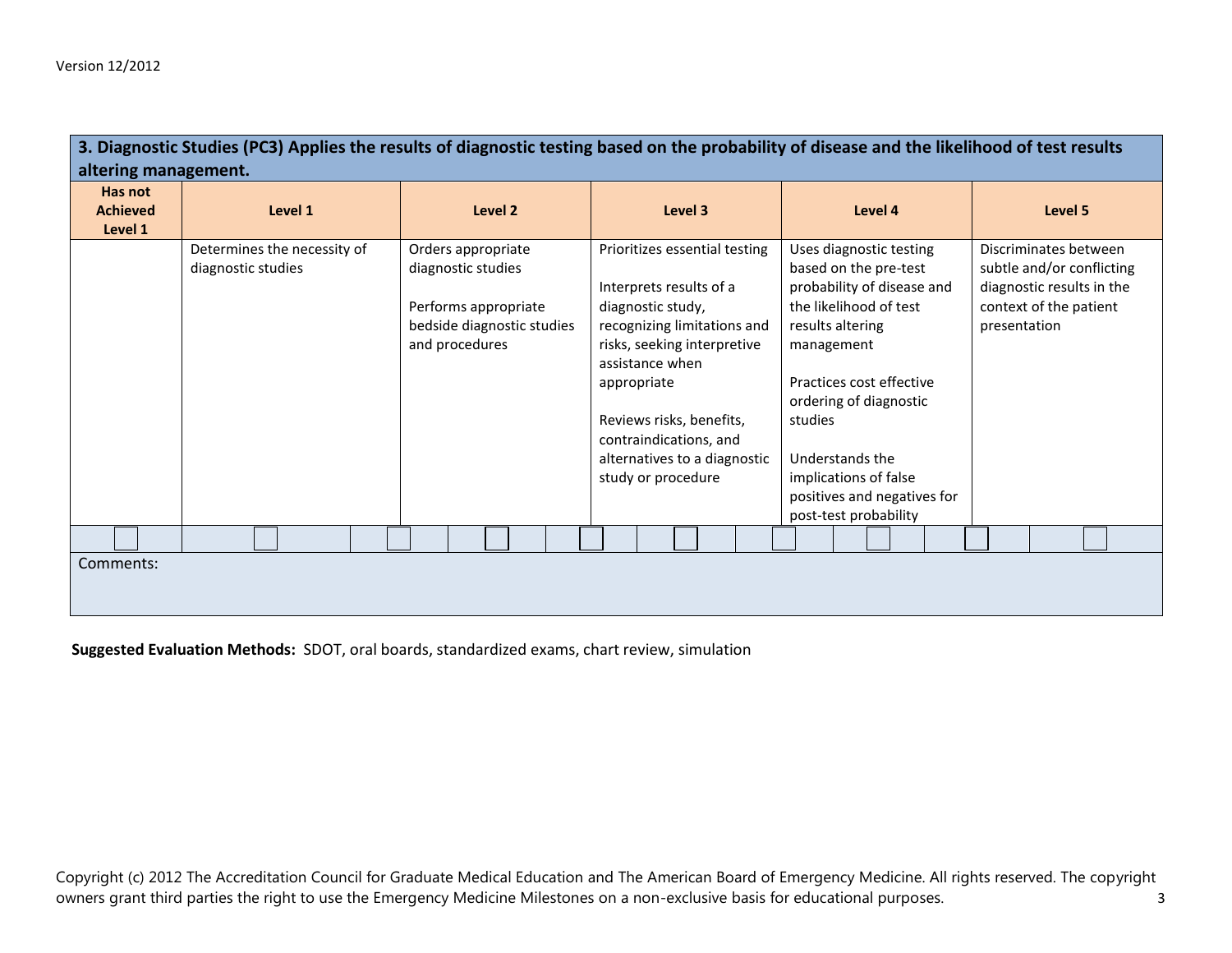| appropriate management.               |                                                                                                   |         |  |                                                                                                                                                                                                               |  |  |                                                                                                                                                                                                                                                                                                                                                |         |  |                                                                                                                                                                  |         |  |                                                                                                                                |         |  |
|---------------------------------------|---------------------------------------------------------------------------------------------------|---------|--|---------------------------------------------------------------------------------------------------------------------------------------------------------------------------------------------------------------|--|--|------------------------------------------------------------------------------------------------------------------------------------------------------------------------------------------------------------------------------------------------------------------------------------------------------------------------------------------------|---------|--|------------------------------------------------------------------------------------------------------------------------------------------------------------------|---------|--|--------------------------------------------------------------------------------------------------------------------------------|---------|--|
| Has not<br><b>Achieved</b><br>Level 1 |                                                                                                   | Level 1 |  | Level 2                                                                                                                                                                                                       |  |  |                                                                                                                                                                                                                                                                                                                                                | Level 3 |  |                                                                                                                                                                  | Level 4 |  |                                                                                                                                | Level 5 |  |
|                                       | Constructs a list of potential<br>diagnoses based on chief<br>complaint and initial<br>assessment |         |  | Constructs a list of<br>potential diagnoses, based<br>on the greatest likelihood<br>of occurrence<br>Constructs a list of<br>potential diagnoses with<br>the greatest potential for<br>morbidity or mortality |  |  | Uses all available medical<br>information to develop a<br>list of ranked differential<br>diagnoses including those<br>with the greatest potential<br>for morbidity or mortality<br>Correctly identifies "sick<br>versus not sick" patients<br>Revises a differential<br>diagnosis in response to<br>changes in a patient's<br>course over time |         |  | Synthesizes all of the<br>available data and narrows<br>and prioritizes the list of<br>weighted differential<br>diagnoses to determine<br>appropriate management |         |  | Uses pattern recognition to<br>identify discriminating<br>features between similar<br>patients and avoids<br>premature closure |         |  |
|                                       |                                                                                                   |         |  |                                                                                                                                                                                                               |  |  |                                                                                                                                                                                                                                                                                                                                                |         |  |                                                                                                                                                                  |         |  |                                                                                                                                |         |  |
| Comments:                             |                                                                                                   |         |  |                                                                                                                                                                                                               |  |  |                                                                                                                                                                                                                                                                                                                                                |         |  |                                                                                                                                                                  |         |  |                                                                                                                                |         |  |

**4. Diagnosis (PC4) Based on all of the available data, narrows and prioritizes the list of weighted differential diagnoses to determine** 

 **Suggested Evaluation Methods:** SDOT as baseline, global ratings, simulation, oral boards, chart review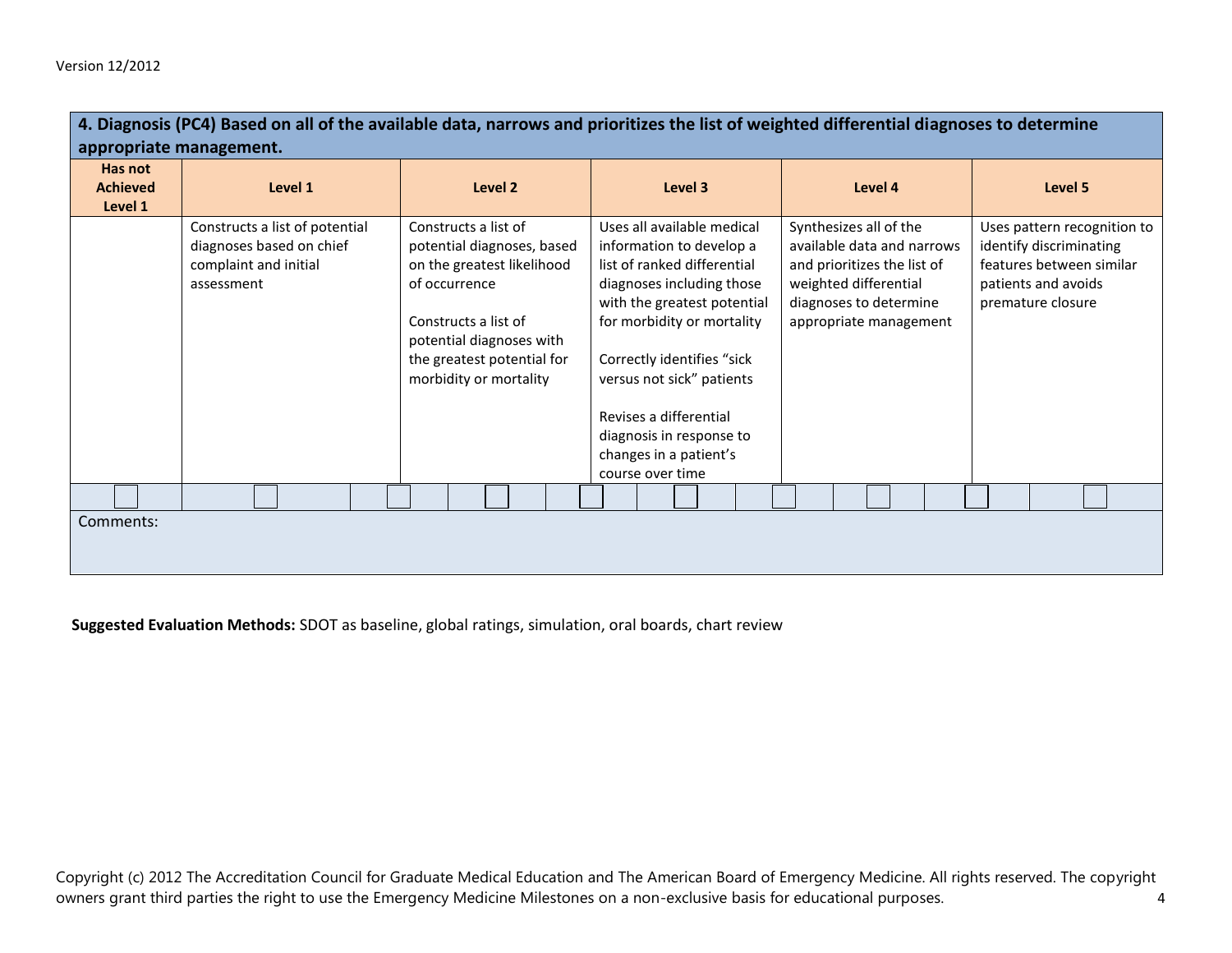**5. Pharmacotherapy (PC5) Selects and prescribes, appropriate pharmaceutical agents based upon relevant considerations such as mechanism of action, intended effect, financial considerations, possible adverse effects, patient preferences, allergies, potential drug-food and drug-drug interactions, institutional policies, and clinical guidelines; and effectively combines agents and monitors and intervenes in the advent of adverse effects in the ED.**

| Has not<br><b>Achieved</b><br>Level 1 | Level 1                                                                                                                                                 | Level 2                                                                                                                                                            | Level 3                                                                                                                                                                                                              | Level 4                                                                                                                                                                                                                                   | Level 5                                                                              |
|---------------------------------------|---------------------------------------------------------------------------------------------------------------------------------------------------------|--------------------------------------------------------------------------------------------------------------------------------------------------------------------|----------------------------------------------------------------------------------------------------------------------------------------------------------------------------------------------------------------------|-------------------------------------------------------------------------------------------------------------------------------------------------------------------------------------------------------------------------------------------|--------------------------------------------------------------------------------------|
|                                       | Knows the different<br>classifications of pharmacologic<br>agents and their mechanism of<br>action.<br>Consistently asks patients for<br>drug allergies | Applies medical knowledge<br>for selection of<br>appropriate agent for<br>therapeutic intervention<br>Considers potential<br>adverse effects of<br>pharmacotherapy | Considers array of drug<br>therapy for treatment.<br>Selects appropriate agent<br>based on mechanism of<br>action, intended effect,<br>and anticipates potential<br>adverse side effects<br>Considers and recognizes | Selects the appropriate<br>agent based on mechanism<br>of action, intended effect,<br>possible adverse effects,<br>patient preferences,<br>allergies, potential drug-<br>food and drug-drug<br>interactions, financial<br>considerations, | Participates in developing<br>institutional policies on<br>pharmacy and therapeutics |
|                                       |                                                                                                                                                         |                                                                                                                                                                    | potential drug to drug<br>interactions                                                                                                                                                                               | institutional policies, and<br>clinical guidelines,<br>including patient's age,<br>weight, and other<br>modifying factors                                                                                                                 |                                                                                      |
| Comments:                             |                                                                                                                                                         |                                                                                                                                                                    |                                                                                                                                                                                                                      |                                                                                                                                                                                                                                           |                                                                                      |
|                                       |                                                                                                                                                         |                                                                                                                                                                    |                                                                                                                                                                                                                      |                                                                                                                                                                                                                                           |                                                                                      |

 **Suggested Evaluation Methods:** SDOT, portfolio, simulation, oral boards, global ratings, medical knowledge examinations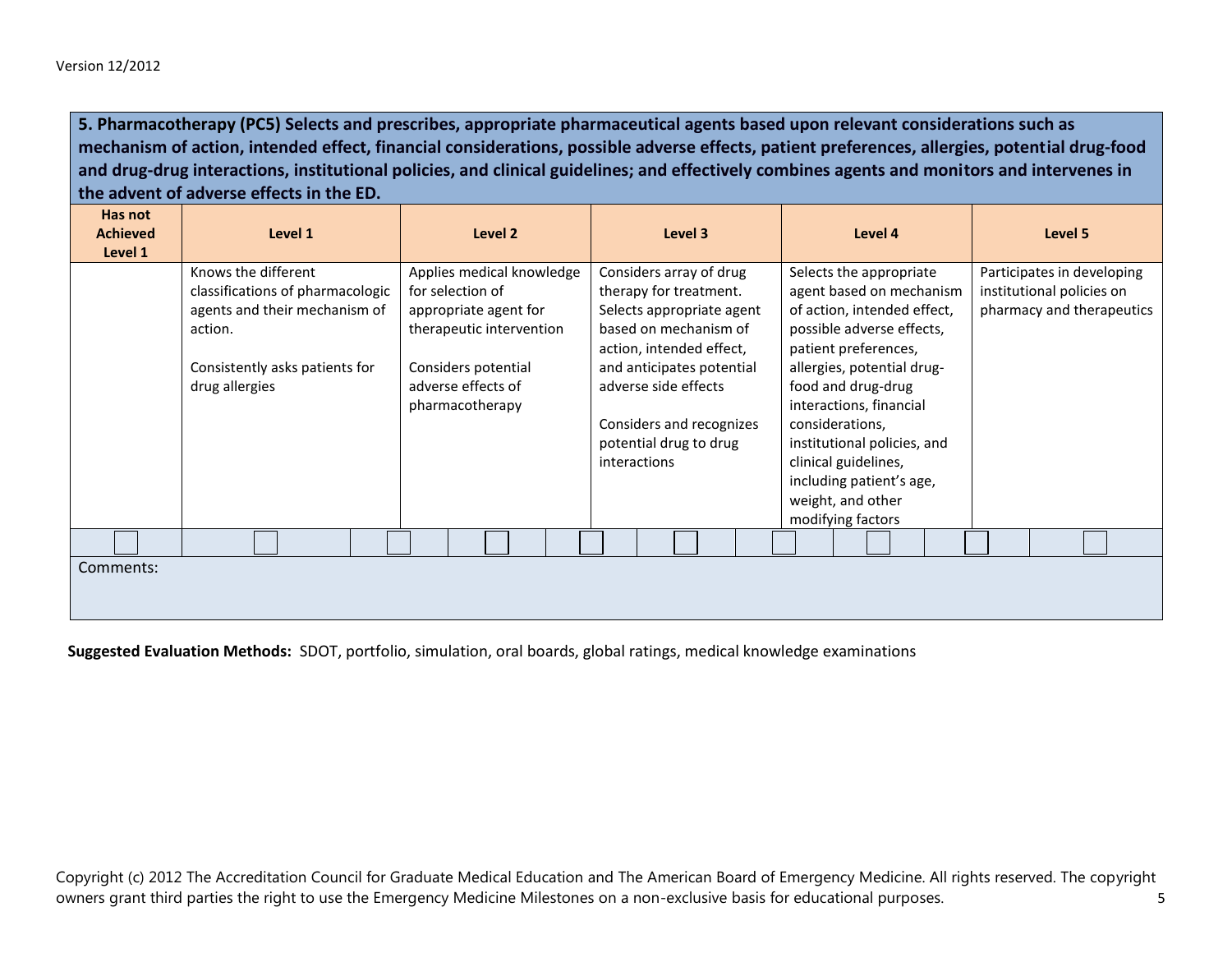|                            | 6. Observation and Reassessment (PC6) Re-evaluates patients undergoing ED observation (and monitoring) and using appropriate data |                                                                                                     |                                                                                                                                                                                                                                                                 |                                                                                                                                                                                                                                                                                                              |                                                                                                |
|----------------------------|-----------------------------------------------------------------------------------------------------------------------------------|-----------------------------------------------------------------------------------------------------|-----------------------------------------------------------------------------------------------------------------------------------------------------------------------------------------------------------------------------------------------------------------|--------------------------------------------------------------------------------------------------------------------------------------------------------------------------------------------------------------------------------------------------------------------------------------------------------------|------------------------------------------------------------------------------------------------|
|                            | and resources, determines the differential diagnosis and, treatment plan, and displosition.                                       |                                                                                                     |                                                                                                                                                                                                                                                                 |                                                                                                                                                                                                                                                                                                              |                                                                                                |
| Has not<br><b>Achieved</b> | Level 1                                                                                                                           | Level 2                                                                                             | Level 3                                                                                                                                                                                                                                                         | Level 4                                                                                                                                                                                                                                                                                                      | Level 5                                                                                        |
| Level 1                    |                                                                                                                                   |                                                                                                     |                                                                                                                                                                                                                                                                 |                                                                                                                                                                                                                                                                                                              |                                                                                                |
|                            | Recognizes the need for patient<br>re-evaluation                                                                                  | Monitors that necessary<br>therapeutic interventions<br>are performed during a<br>patient's ED stay | Identifies which patients<br>will require observation in<br>the ED<br>Evaluates effectiveness of<br>therapies and treatments<br>provided during<br>observation<br>Monitors a patient's<br>clinical status at timely<br>intervals during their stay<br>in the ED | Considers additional<br>diagnoses and therapies<br>for a patient who is under<br>observation and changes<br>treatment plan accordingly<br>Identifies and complies<br>with federal and other<br>regulatory requirements,<br>including billing, which<br>must be met for a patient<br>who is under observation | Develops protocols to<br>avoid potential<br>complications of<br>interventions and<br>therapies |
|                            |                                                                                                                                   |                                                                                                     |                                                                                                                                                                                                                                                                 |                                                                                                                                                                                                                                                                                                              |                                                                                                |
| Comments:                  |                                                                                                                                   |                                                                                                     |                                                                                                                                                                                                                                                                 |                                                                                                                                                                                                                                                                                                              |                                                                                                |

 **Suggested Evaluation Methods:** SDOT, multi-source feedback, oral boards, simulation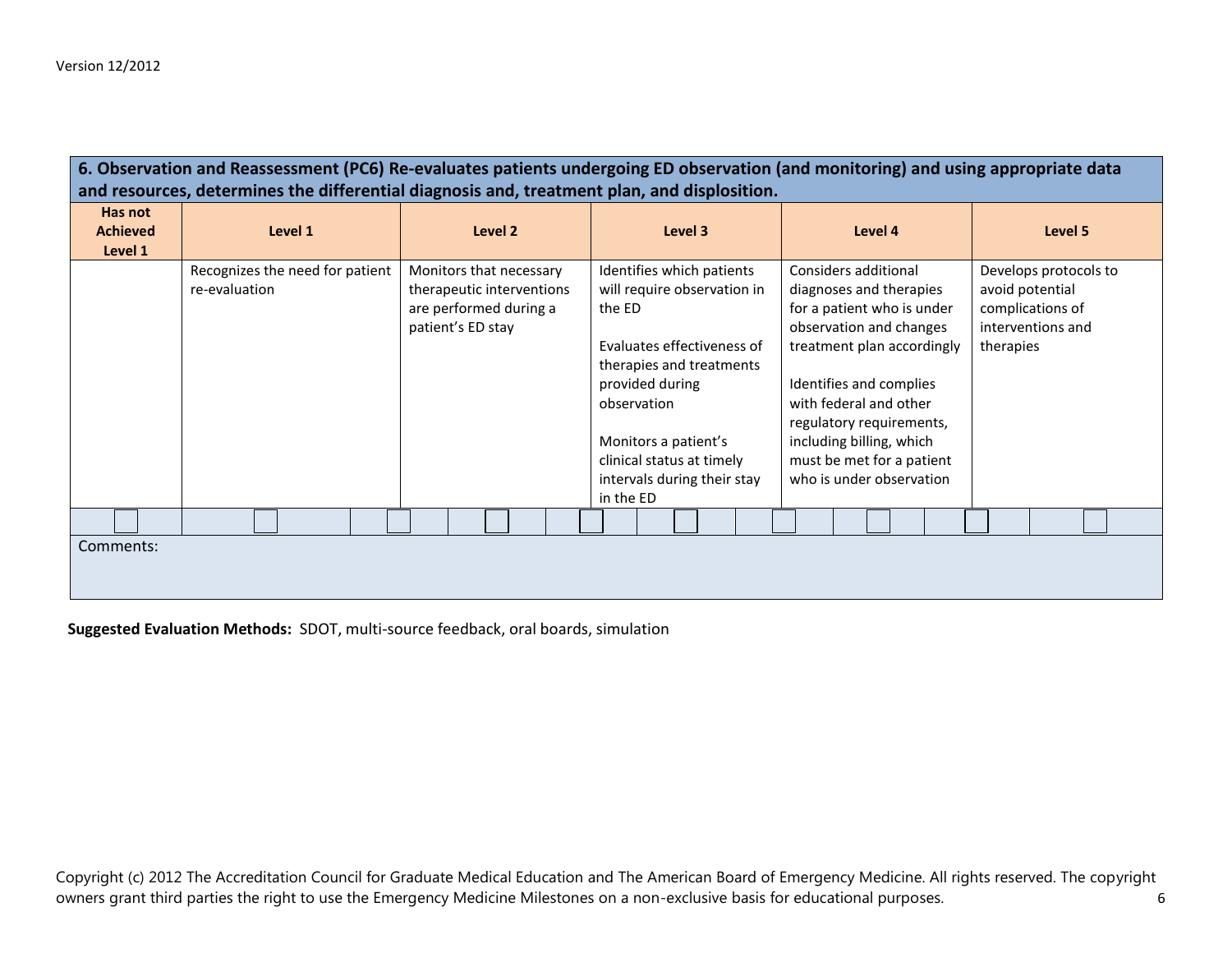|                                       |                                                                                           |                                                                                                                 | 7. Disposition (PC7) Establishes and implements a comprehensive disposition plan that uses appropriate consultation resources; patient<br>education regarding diagnosis; treatment plan; medications; and time and location specific disposition instructions.                                                                                                                                                                                                                                                                             |                                                                                                                                                                                                                                            |                                                                                                                                               |
|---------------------------------------|-------------------------------------------------------------------------------------------|-----------------------------------------------------------------------------------------------------------------|--------------------------------------------------------------------------------------------------------------------------------------------------------------------------------------------------------------------------------------------------------------------------------------------------------------------------------------------------------------------------------------------------------------------------------------------------------------------------------------------------------------------------------------------|--------------------------------------------------------------------------------------------------------------------------------------------------------------------------------------------------------------------------------------------|-----------------------------------------------------------------------------------------------------------------------------------------------|
| Has not<br><b>Achieved</b><br>Level 1 | Level 1                                                                                   | Level 2                                                                                                         | Level 3                                                                                                                                                                                                                                                                                                                                                                                                                                                                                                                                    | Level 4                                                                                                                                                                                                                                    | Level 5                                                                                                                                       |
|                                       | Describes basic resources<br>available for care of the<br>emergency department<br>patient | Formulates a specific<br>follow-up plan for<br>common ED complaints<br>with appropriate resource<br>utilization | Formulates and provides<br>patient education regarding<br>diagnosis, treatment plan,<br>medication review and<br>PCP/consultant appointments<br>for complicated patients<br>Involves appropriate<br>resources (e.g., PCP,<br>consultants, social work,<br>PT/OT, financial aid, care<br>coordinators) in a timely<br>manner<br>Makes correct decision<br>regarding admission or<br>discharge of patients<br>Correctly assigns admitted<br>patients to an appropriate<br>level of care<br>(ICU/Telemetry/Floor/<br><b>Observation Unit)</b> | Formulates sufficient<br>admission plans or<br>discharge instructions<br>including future<br>diagnostic/therapeutic<br>interventions for ED<br>patients<br>Engages patient or<br>surrogate to effectively<br>implement a discharge<br>plan | Works within the institution<br>to develop hospital systems<br>that enhance safe patient<br>disposition and maximizes<br>resource utilization |
|                                       |                                                                                           |                                                                                                                 |                                                                                                                                                                                                                                                                                                                                                                                                                                                                                                                                            |                                                                                                                                                                                                                                            |                                                                                                                                               |
| Comments:                             |                                                                                           |                                                                                                                 |                                                                                                                                                                                                                                                                                                                                                                                                                                                                                                                                            |                                                                                                                                                                                                                                            |                                                                                                                                               |

 **Suggested Evaluation Methods:** SDOT, shift evaluations, simulation cases / Objective Structure Clinical Exam (OSCE)**,** multi-source feedback, chart review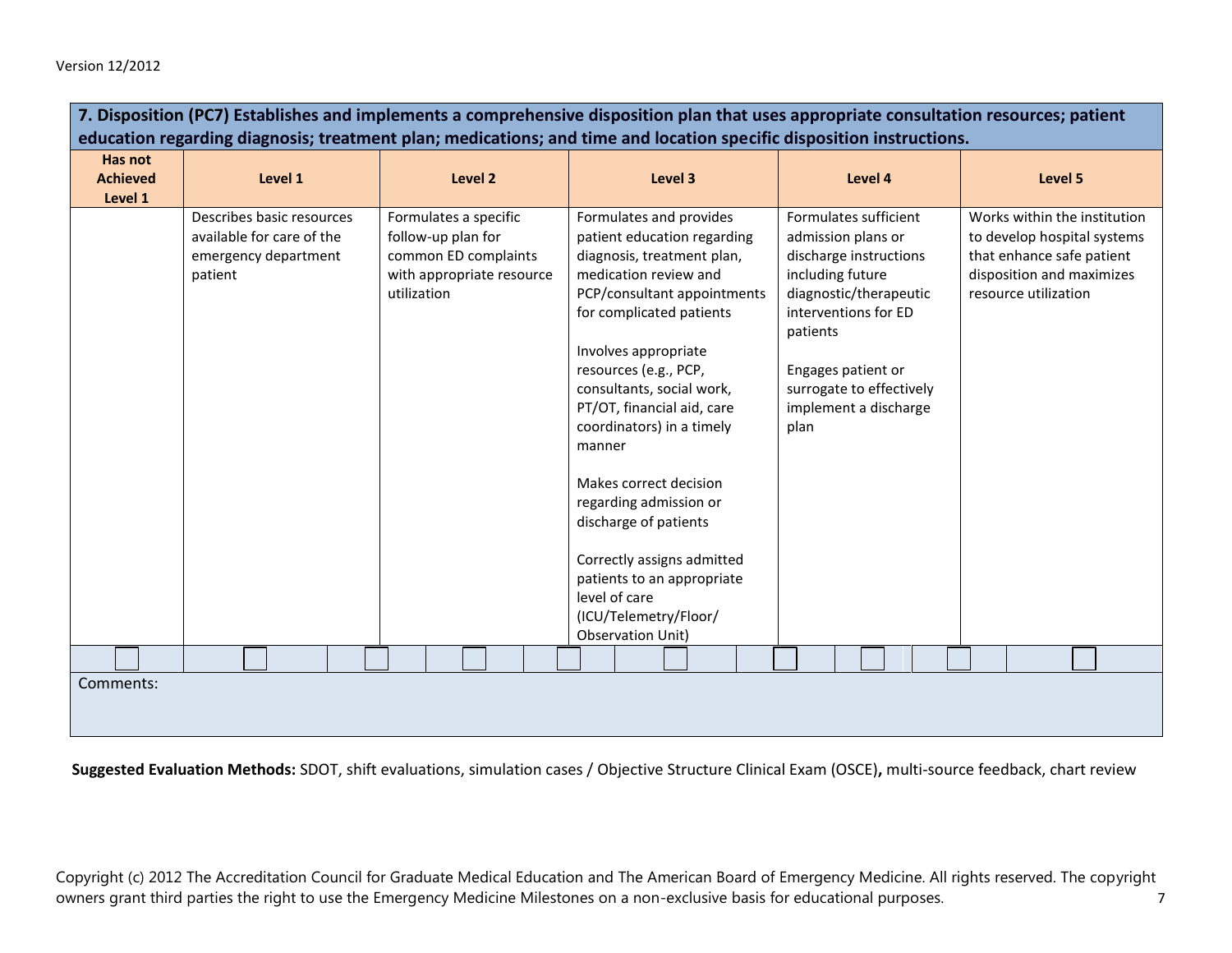| 8. Multi-tasking (Task-switching) (PC8) Employs task switching in an efficient and timely manner in order to manage the ED. |                                                 |         |  |                                             |  |                                                                                                        |                                     |                                                      |  |                                               |                                                                                     |
|-----------------------------------------------------------------------------------------------------------------------------|-------------------------------------------------|---------|--|---------------------------------------------|--|--------------------------------------------------------------------------------------------------------|-------------------------------------|------------------------------------------------------|--|-----------------------------------------------|-------------------------------------------------------------------------------------|
| Has not<br><b>Achieved</b><br>Level 1                                                                                       |                                                 | Level 1 |  | Level 2                                     |  | Level 3                                                                                                |                                     | Level 4                                              |  | Level 5                                       |                                                                                     |
|                                                                                                                             | Manages a single patient<br>amidst distractions |         |  | Task switches between<br>different patients |  | Employs task switching in<br>an efficient and timely<br>manner in order to<br>manage multiple patients | manner in order to<br>manage the ED | Employs task switching in<br>an efficient and timely |  | an efficient and timely<br>manner in order to | Employs task switching in<br>manage the ED under high<br>volume or surge situations |
|                                                                                                                             |                                                 |         |  |                                             |  |                                                                                                        |                                     |                                                      |  |                                               |                                                                                     |
| Comments:                                                                                                                   |                                                 |         |  |                                             |  |                                                                                                        |                                     |                                                      |  |                                               |                                                                                     |

 **Suggested Evaluation Methods**: Simulation, SDOT, mock oral examination, multi-source feedback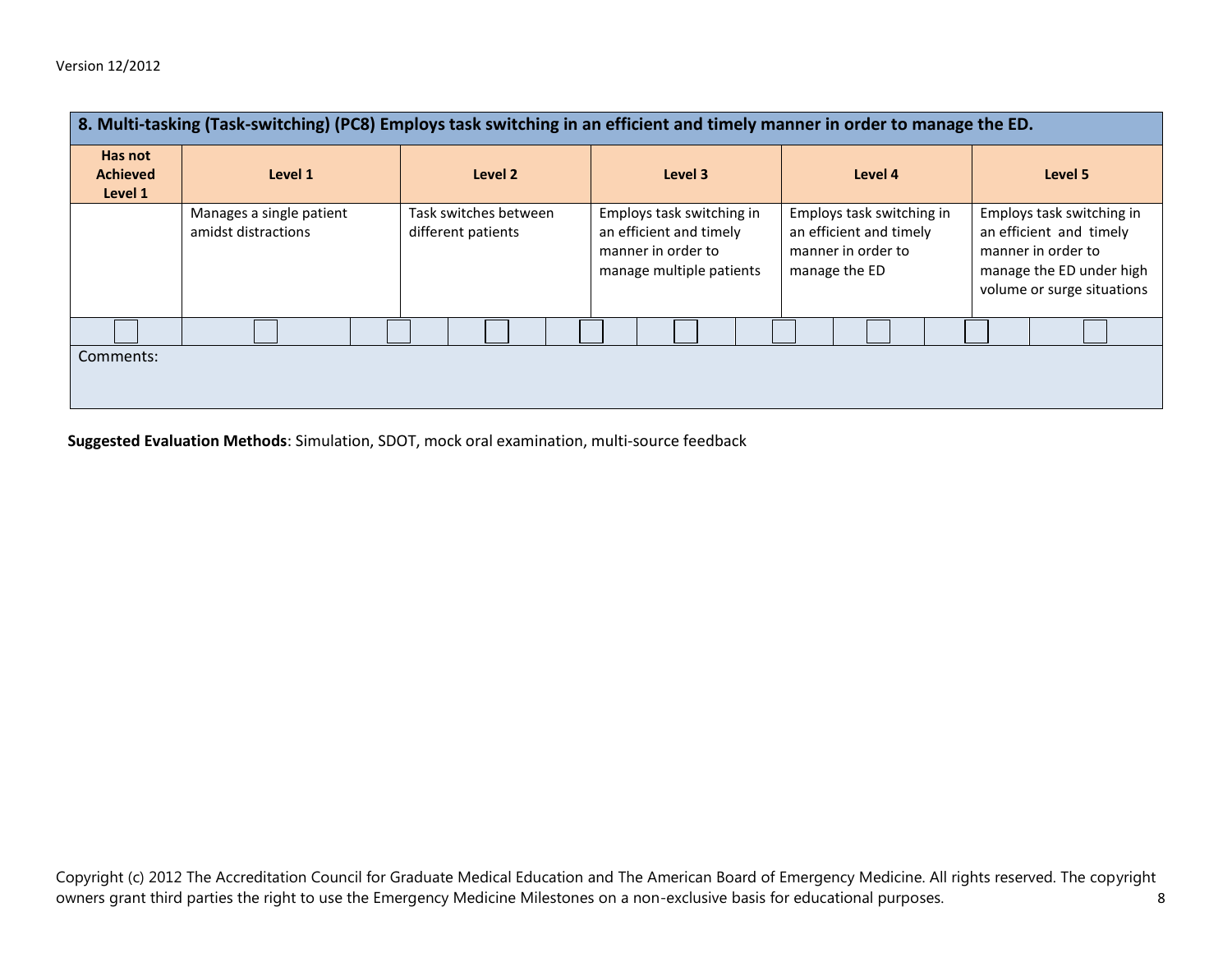**9. General Approach to Procedures (PC9) Performs the indicated procedure on all appropriate patients (including those who are uncooperative, at the extremes of age, hemodynamically unstable and those who have multiple co-morbidities, poorly defined anatomy, high risk for pain or procedural complications, sedation requirement), takes steps to avoid potential complications, and recognizes the outcome and/or complications resulting from the procedure.**

| Has not<br><b>Achieved</b><br>Level 1 | Level 1                                                                                                                        | Level 2                                                                                                                                                                                                                                                                                                                                                                                                                                                                                                                                                                                                 | Level 3                                                                                                                                                               | Level 4                                                                                                                                                                                                                                                                                                                                                               | Level 5                                                   |
|---------------------------------------|--------------------------------------------------------------------------------------------------------------------------------|---------------------------------------------------------------------------------------------------------------------------------------------------------------------------------------------------------------------------------------------------------------------------------------------------------------------------------------------------------------------------------------------------------------------------------------------------------------------------------------------------------------------------------------------------------------------------------------------------------|-----------------------------------------------------------------------------------------------------------------------------------------------------------------------|-----------------------------------------------------------------------------------------------------------------------------------------------------------------------------------------------------------------------------------------------------------------------------------------------------------------------------------------------------------------------|-----------------------------------------------------------|
|                                       | Identifies pertinent<br>anatomy and physiology<br>for a specific procedure<br>Uses appropriate<br><b>Universal Precautions</b> | Performs patient assessment,<br>obtains informed consent and<br>ensures monitoring equipment is<br>in place in accordance with<br>patient safety standards<br>Knows indications.<br>contraindications, anatomic<br>landmarks, equipment, anesthetic<br>and procedural technique, and<br>potential complications for<br>common ED procedures<br>Performs the indicated common<br>procedure on a patient with<br>moderate urgency who has<br>identifiable landmarks and a low-<br>moderate risk for complications<br>Performs post-procedural<br>assessment and identifies any<br>potential complications | Determines a backup<br>strategy if initial attempts<br>to perform a procedure are<br>unsuccessful<br>Correctly interprets the<br>results of a diagnostic<br>procedure | Performs indicated<br>procedures on any patients<br>with challenging features<br>(e.g., poorly identifiable<br>landmarks, at extremes of<br>age or with co-morbid<br>conditions)<br>Performs the indicated<br>procedure, takes steps to<br>avoid potential<br>complications, and<br>recognizes the outcome<br>and/or complications<br>resulting from the<br>procedure | Teaches procedural<br>competency and corrects<br>mistakes |
|                                       |                                                                                                                                |                                                                                                                                                                                                                                                                                                                                                                                                                                                                                                                                                                                                         |                                                                                                                                                                       |                                                                                                                                                                                                                                                                                                                                                                       |                                                           |
| Comments:                             |                                                                                                                                |                                                                                                                                                                                                                                                                                                                                                                                                                                                                                                                                                                                                         |                                                                                                                                                                       |                                                                                                                                                                                                                                                                                                                                                                       |                                                           |

 **Suggested Evaluation Methods:** Procedural competency forms, checklist assessment of procedure and simulation lab performance, global ratings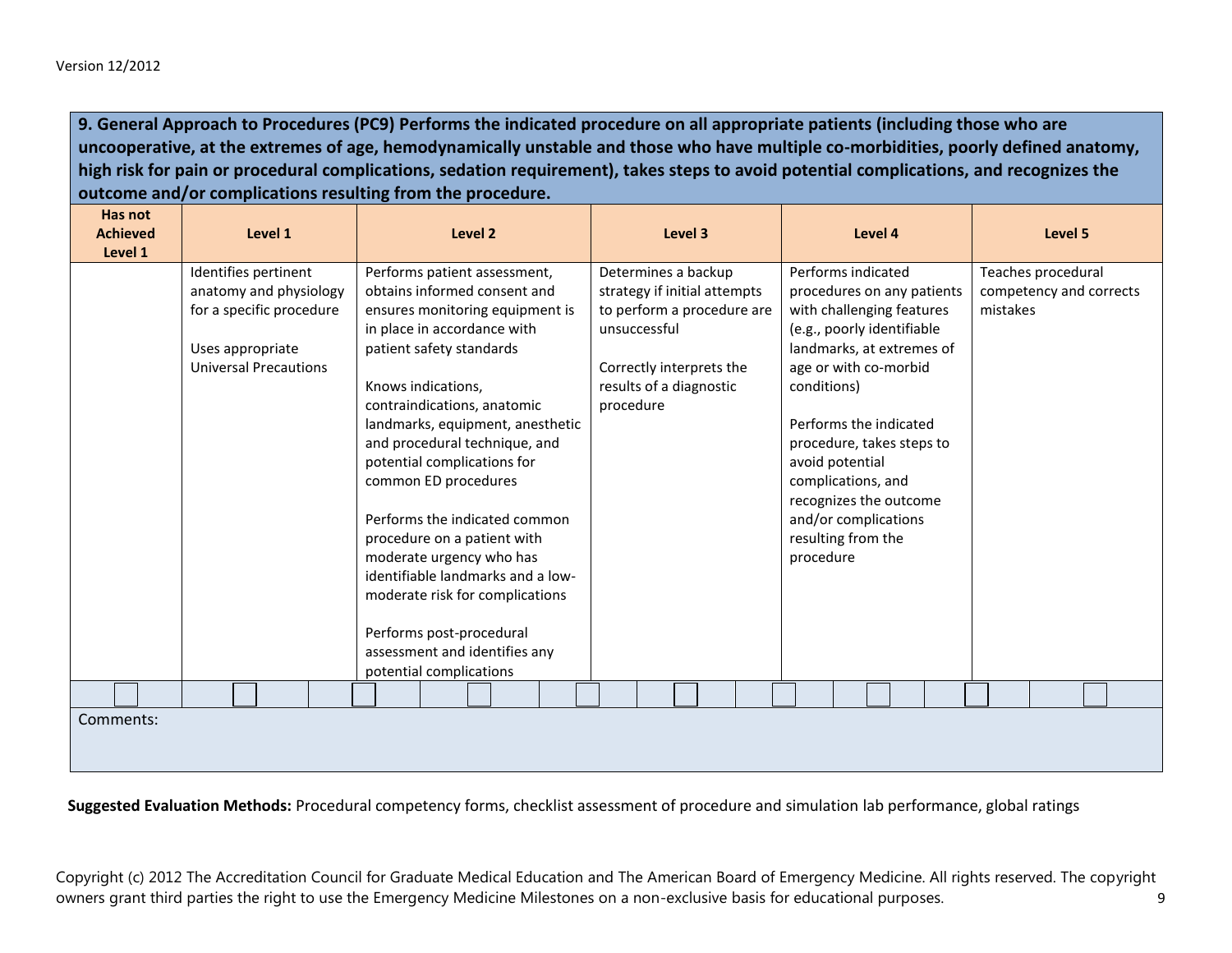**10. Airway Management (PC10) Performs airway management on all appropriate patients (including those who are uncooperative, at the extremes of age, hemodynamically unstable and those who have multiple co-morbidities, poorly defined anatomy, high risk for pain or procedural complications, sedation requirement), takes steps to avoid potential complications, and recognize the outcome and/or complications resulting from the procedure.**

| Has not<br><b>Achieved</b><br>Level 1 | Level 1                              | Level 2                                                            | Level 3                                           | Level 4                                         | Level 5               |
|---------------------------------------|--------------------------------------|--------------------------------------------------------------------|---------------------------------------------------|-------------------------------------------------|-----------------------|
|                                       | Describes upper airway               | Describes elements of airway                                       | Uses airway algorithms in                         | Performs airway                                 | Teaches airway        |
|                                       | anatomy                              | assessment and indications                                         | decision making for                               | management in any                               | management skills to  |
|                                       | Performs basic airway                | impacting the airway<br>management                                 | complicated patients<br>employing airway adjuncts | circumstance taking steps<br>to avoid potential | health care providers |
|                                       | maneuvers or adjuncts                |                                                                    | as indicated                                      | complications, and                              |                       |
|                                       | (jaw thrust/chin lift/oral           | Describes the pharmacology of                                      |                                                   | recognizes the outcome                          |                       |
|                                       | airway/nasopharyngeal                | agents used for rapid sequence                                     | Performs rapid sequence                           | and/or complications                            |                       |
|                                       | airway) and<br>ventilates/oxygenates | intubation including specific<br>indications and contraindications | intubation in patients                            | resulting from the                              |                       |
|                                       | patient using BVM                    |                                                                    | using airway adjuncts                             | procedure                                       |                       |
|                                       |                                      | Performs rapid sequence                                            | Implements post-                                  | Performs a minimum of 35                        |                       |
|                                       |                                      | intubation in patients without<br>adjuncts                         | intubation management                             | intubations                                     |                       |
|                                       |                                      |                                                                    | Employs appropriate                               | Demonstrates the ability to                     |                       |
|                                       |                                      | Confirms proper endotracheal                                       | methods of mechanical                             | perform a cricothyrotomy                        |                       |
|                                       |                                      | tube placement using multiple<br>modalities                        | ventilation based on                              | Uses advanced airway                            |                       |
|                                       |                                      |                                                                    | specific patient physiology                       | modalities in complicated                       |                       |
|                                       |                                      |                                                                    |                                                   | patients                                        |                       |
|                                       |                                      |                                                                    |                                                   |                                                 |                       |
| Comments:                             |                                      |                                                                    |                                                   |                                                 |                       |
|                                       |                                      |                                                                    |                                                   |                                                 |                       |
|                                       |                                      |                                                                    |                                                   |                                                 |                       |

**Suggested Evaluation Methods:** Airway Management Competency Assessment Tool (CORD), Airway Management Assessment Cards, SDOT checklist, procedure log, and simulation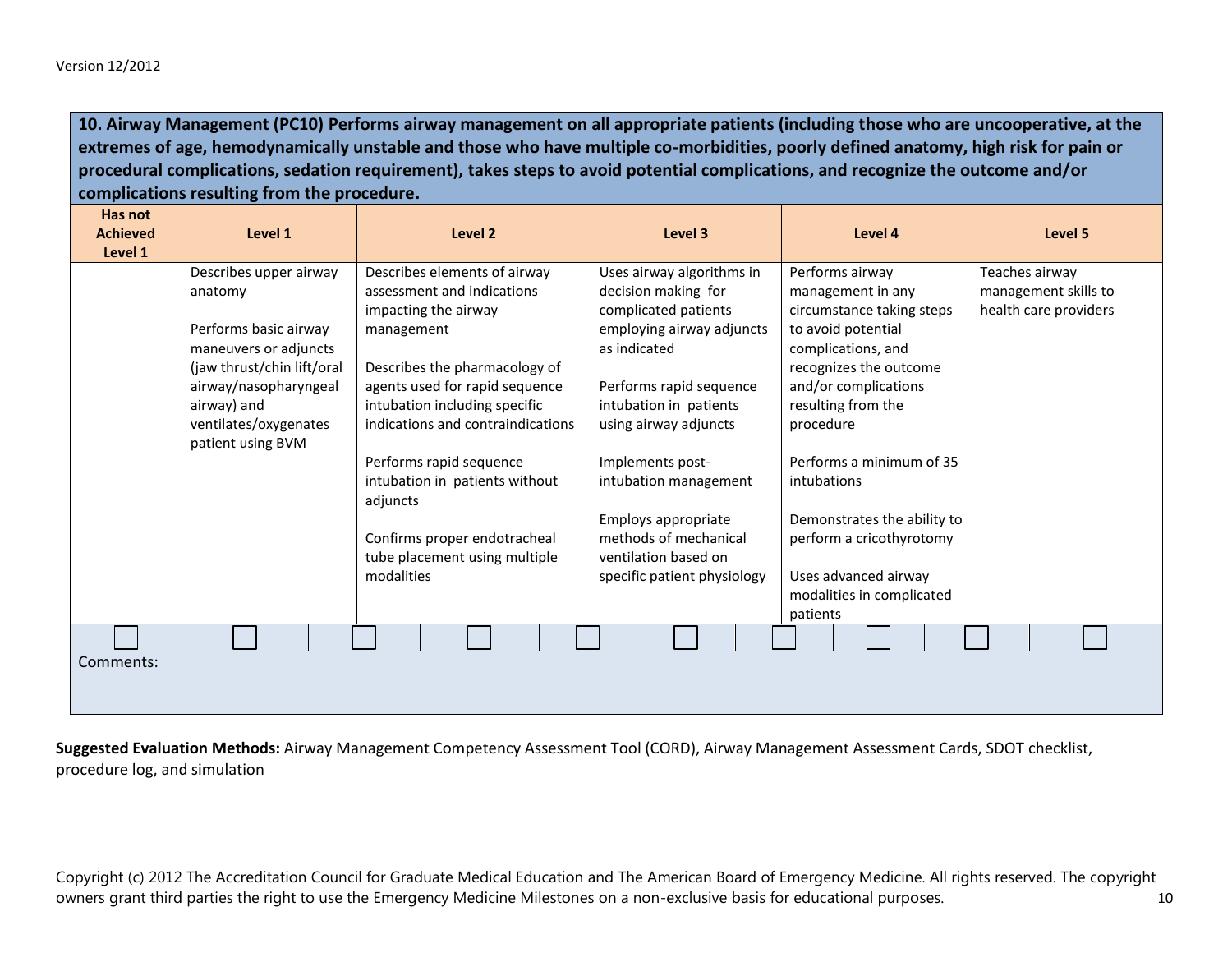| <b>Achieved</b><br>Level 1 | Level 1                                                                                                                                                                                                                                                                                     | Level 2                                                                                                                                                                                                                                                                                                                     | Level 3                                                                                                                                                                                                                                                                                                                                                                                                                                                                                                                                                                                                                                           | Level 4                                                                                                                                                                                                    | Level 5                                             |
|----------------------------|---------------------------------------------------------------------------------------------------------------------------------------------------------------------------------------------------------------------------------------------------------------------------------------------|-----------------------------------------------------------------------------------------------------------------------------------------------------------------------------------------------------------------------------------------------------------------------------------------------------------------------------|---------------------------------------------------------------------------------------------------------------------------------------------------------------------------------------------------------------------------------------------------------------------------------------------------------------------------------------------------------------------------------------------------------------------------------------------------------------------------------------------------------------------------------------------------------------------------------------------------------------------------------------------------|------------------------------------------------------------------------------------------------------------------------------------------------------------------------------------------------------------|-----------------------------------------------------|
|                            | Discusses with the patient<br>indications, contraindications<br>and possible complications of<br>local anesthesia<br>Performs local anesthesia using<br>appropriate doses of local<br>anesthetic and appropriate<br>technique to provide skin to<br>sub-dermal anesthesia for<br>procedures | Knows the indications,<br>contraindications,<br>potential complications<br>and appropriate doses of<br>analgesic/sedative<br>medications<br>Knows the anatomic<br>landmarks, indications,<br>contraindications,<br>potential complications<br>and appropriate doses of<br>local anesthetics used for<br>regional anesthesia | Knows the indications,<br>contraindications, potential<br>complications and appropriate doses<br>of medications used for procedural<br>sedation<br>Performs patient assessment and<br>discusses with the patient the most<br>appropriate analgesic/sedative<br>medication and administers in the<br>most appropriate dose and route<br>Performs pre-sedation assessment,<br>obtains informed consent and orders<br>appropriate choice and dose of<br>medications for procedural sedation<br>Obtains informed consent and<br>correctly performs regional<br>anesthesia<br>Ensures appropriate monitoring of<br>patients during procedural sedation | Performs procedural<br>sedation providing<br>effective sedation<br>with the least risk of<br>complications and<br>minimal recovery time<br>through selective<br>dosing, route and<br>choice of medications | Develops pain<br>management<br>protocols/care plans |
|                            |                                                                                                                                                                                                                                                                                             |                                                                                                                                                                                                                                                                                                                             |                                                                                                                                                                                                                                                                                                                                                                                                                                                                                                                                                                                                                                                   |                                                                                                                                                                                                            |                                                     |

**11. Anesthesia and Acute Pain Management (PC11) Provides safe acute pain management, anesthesia, and procedural sedation to** 

**Suggested Evaluation Methods:** Procedural competency forms, checklist assessment of procedure and simulation lab performance, global ratings, patient survey, chart review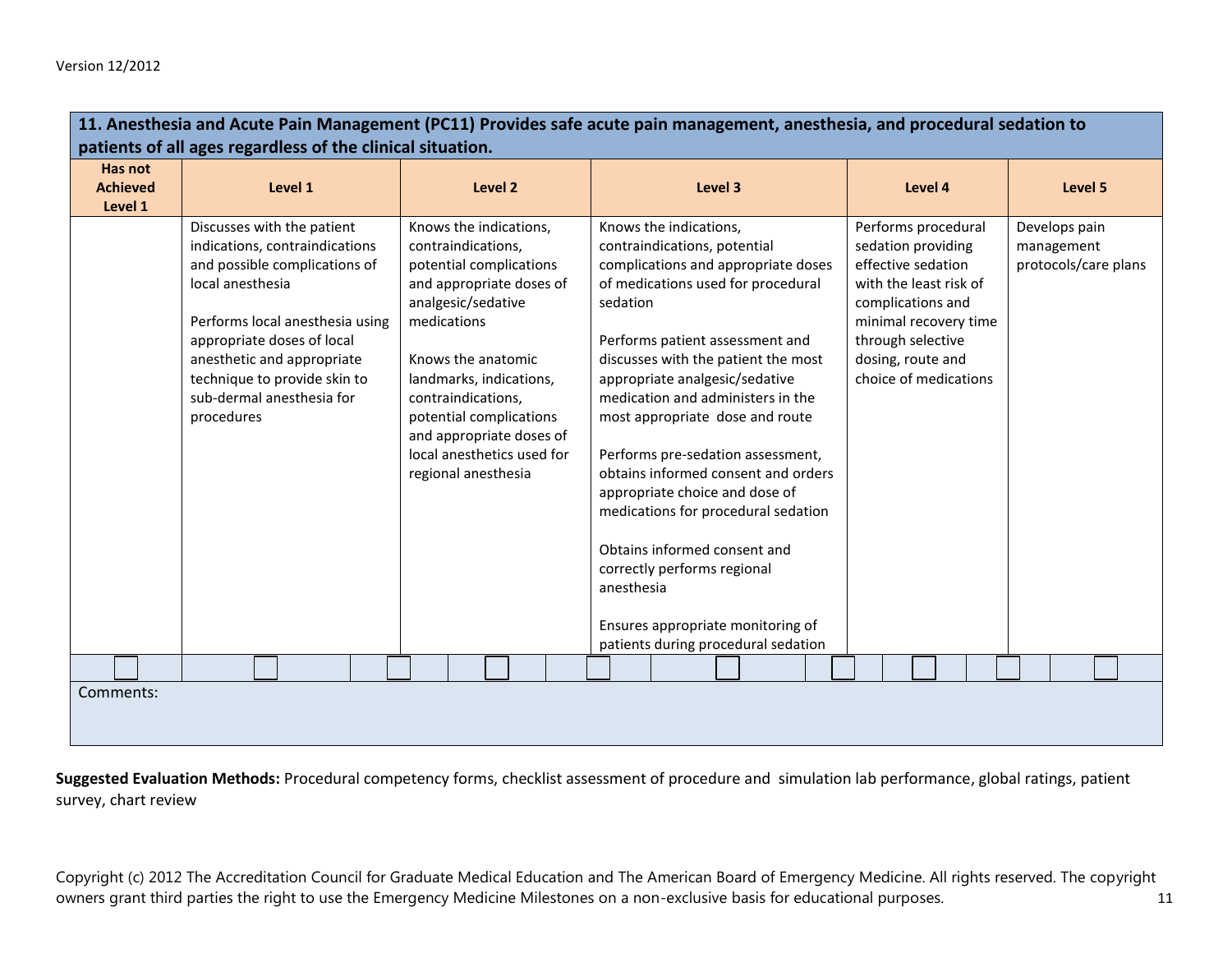**12. Other Diagnostic and Therapeutic Procedures: Goal-directed Focused Ultrasound (Diagnostic/Procedural) (PC12) Uses goal-directed focused Ultrasound for the bedside diagnostic evaluation of emergency medical conditions and diagnoses, resuscitation of the acutely ill or injured patient, and procedural guidance.**

| Has not<br><b>Achieved</b><br>Level 1 | Level 1                                               | Level 2                                                                                                                                                     | Level 3                                                                                       | Level 4                                                         | Level 5                                                                                                                                      |  |  |  |  |  |
|---------------------------------------|-------------------------------------------------------|-------------------------------------------------------------------------------------------------------------------------------------------------------------|-----------------------------------------------------------------------------------------------|-----------------------------------------------------------------|----------------------------------------------------------------------------------------------------------------------------------------------|--|--|--|--|--|
|                                       | Describes the indications for<br>emergency ultrasound | Explains how to optimize<br>ultrasound images and<br>Identifies the proper probe<br>for each of the focused<br>ultrasound applications<br>Performs an eFAST | Performs goal-directed<br>focused ultrasound exams<br>Correctly interprets<br>acquired images | Performs a minimum of<br>150 focused ultrasound<br>examinations | Expands ultrasonography<br>skills to include: advanced<br>echo, TEE, bowel, adnexal<br>and testicular pathology,<br>and transcranial Doppler |  |  |  |  |  |
| Comments:                             |                                                       |                                                                                                                                                             |                                                                                               |                                                                 |                                                                                                                                              |  |  |  |  |  |

 **Suggested Evaluation Methods:** OSCE, SDOT**,** videotape review**,** written examination, checklist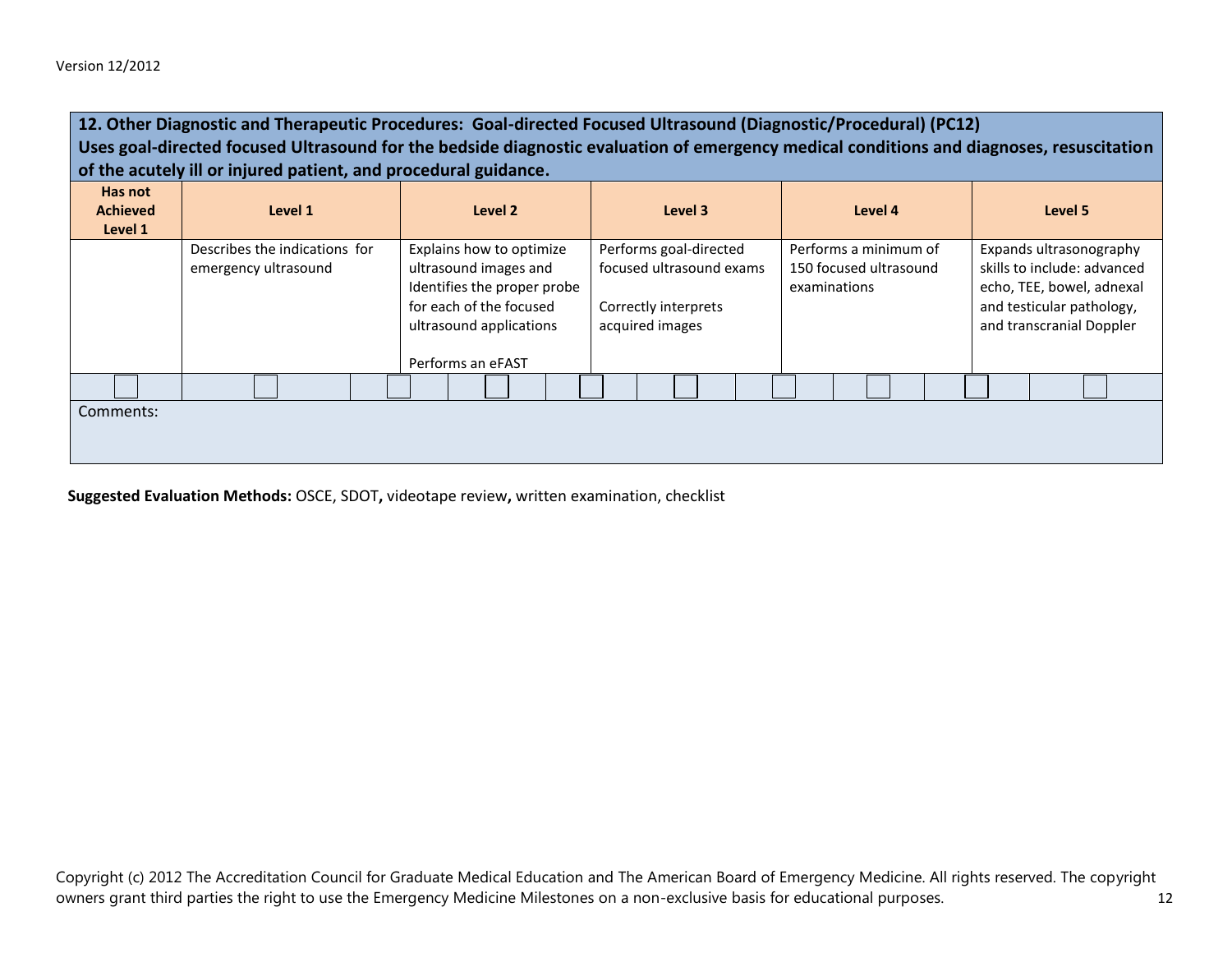|                                       | 13. Other Diagnostic and Therapeutic Procedures: Wound Management (PC13) Assesses and appropriately manages wounds in patients of<br>all ages regardless of the clinical situation.             |                                                                                                                                                                                                                                                                                                                                                                                                                                                                                                           |                                                                                                                                                                                                                                                                                                                                                                                   |                                                                                                                                                                                                                                                                                                                                                                          |                                                                              |
|---------------------------------------|-------------------------------------------------------------------------------------------------------------------------------------------------------------------------------------------------|-----------------------------------------------------------------------------------------------------------------------------------------------------------------------------------------------------------------------------------------------------------------------------------------------------------------------------------------------------------------------------------------------------------------------------------------------------------------------------------------------------------|-----------------------------------------------------------------------------------------------------------------------------------------------------------------------------------------------------------------------------------------------------------------------------------------------------------------------------------------------------------------------------------|--------------------------------------------------------------------------------------------------------------------------------------------------------------------------------------------------------------------------------------------------------------------------------------------------------------------------------------------------------------------------|------------------------------------------------------------------------------|
| Has not<br><b>Achieved</b><br>Level 1 | Level 1                                                                                                                                                                                         | Level 2                                                                                                                                                                                                                                                                                                                                                                                                                                                                                                   | Level 3                                                                                                                                                                                                                                                                                                                                                                           | Level 4                                                                                                                                                                                                                                                                                                                                                                  | Level 5                                                                      |
|                                       | Prepares a simple wound for<br>suturing (identify appropriate<br>suture material, anesthetize<br>wound and irrigate)<br>Demonstrates sterile technique<br>Places a simple interrupted<br>suture | Uses medical terminology<br>to clearly describe/classify<br>a wound (e.g., stellate,<br>abrasion, avulsion,<br>laceration, deep vs<br>superficial)<br>Classifies burns with<br>respect to depth and body<br>surface area<br>Compares and contrasts<br>modes of wound<br>management (adhesives,<br>steri-strips, hair apposition,<br>staples)<br>Identifies wounds that<br>require antibiotics or<br>tetanus prophylaxis<br>Educates patients on<br>appropriate outpatient<br>management of their<br>wound | Performs complex wound<br>repairs (deep sutures,<br>layered repair, corner<br>stitch)<br>Manages a severe burn<br>Determines which wounds<br>should not be closed<br>primarily<br>Demonstrates appropriate<br>use of consultants<br>Identifies wounds that may<br>be high risk and require<br>more extensive evaluation<br>(example: x-ray,<br>ultrasound, and/or<br>exploration) | Achieves hemostasis in a<br>bleeding wound using<br>advanced techniques such<br>as: cautery, ligation, deep<br>suture, injection, topical<br>hemostatic agents, and<br>tourniquet<br>Repairs wounds that are<br>high risk for cosmetic<br>complications (such as<br>eyelid margin, nose, ear)<br>Describes the indications<br>for and steps to perform<br>an escharotomy | Performs advanced wound<br>repairs, such as tendon<br>repairs and skin flaps |
|                                       |                                                                                                                                                                                                 |                                                                                                                                                                                                                                                                                                                                                                                                                                                                                                           |                                                                                                                                                                                                                                                                                                                                                                                   |                                                                                                                                                                                                                                                                                                                                                                          |                                                                              |
| Comments:                             |                                                                                                                                                                                                 |                                                                                                                                                                                                                                                                                                                                                                                                                                                                                                           |                                                                                                                                                                                                                                                                                                                                                                                   |                                                                                                                                                                                                                                                                                                                                                                          |                                                                              |

**13. Other Diagnostic and Therapeutic Procedures: Wound Management (PC13) Assesses and appropriately manages wounds in patients of** 

**Suggested Evaluation Methods**: Direct observation, procedure checklist, medical knowledge quiz, portfolio , global ratings, procedure log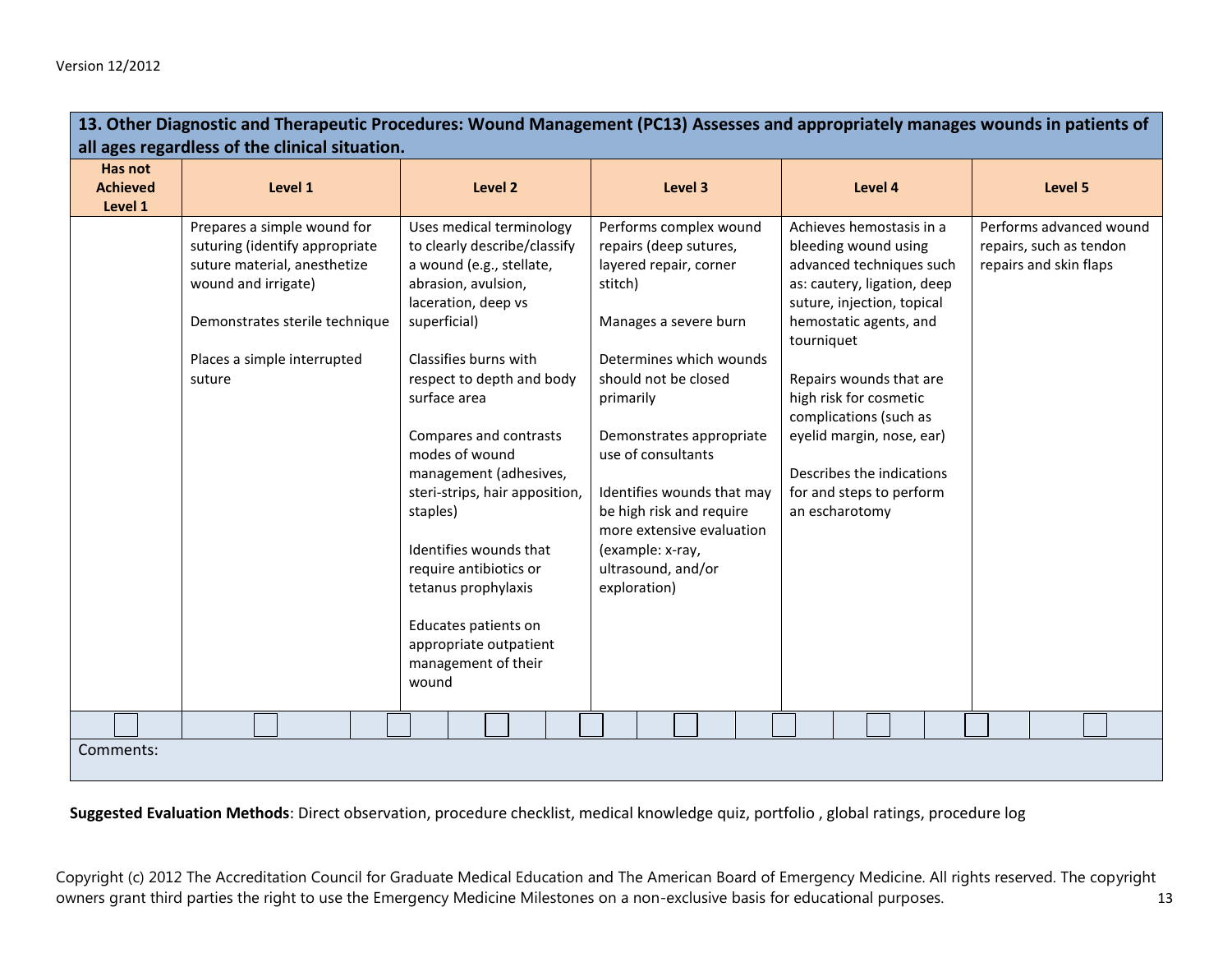|                                       | regardless of the clinical situation.                                                                  |                                                                                                                                                                                                                                                                                                                                                                                                                                                                                                                                            |                                                                                                                                                                                         |                                                                                                                                    |                                                |
|---------------------------------------|--------------------------------------------------------------------------------------------------------|--------------------------------------------------------------------------------------------------------------------------------------------------------------------------------------------------------------------------------------------------------------------------------------------------------------------------------------------------------------------------------------------------------------------------------------------------------------------------------------------------------------------------------------------|-----------------------------------------------------------------------------------------------------------------------------------------------------------------------------------------|------------------------------------------------------------------------------------------------------------------------------------|------------------------------------------------|
| Has not<br><b>Achieved</b><br>Level 1 | Level 1                                                                                                | Level 2                                                                                                                                                                                                                                                                                                                                                                                                                                                                                                                                    | Level 3                                                                                                                                                                                 | Level 4                                                                                                                            | Level 5                                        |
|                                       | Performs a venipuncture<br>Places a peripheral<br>intravenous line<br>Performs an arterial<br>puncture | Describes the indications,<br>contraindications, anticipated<br>undesirable outcomes and<br>complications for the various<br>vascular access modalities<br>Inserts an arterial catheter<br>Assesses the indications in<br>conjunction with the patient<br>anatomy/pathophysiology and<br>select the optimal site for a<br>central venous catheter<br>Inserts a central venous<br>catheter using ultrasound and<br>universal precautions<br>Confirms appropriate<br>placement of central venous<br>catheter<br>Performs intraosseous access | Inserts a central venous<br>catheter without<br>ultrasound when<br>appropriate<br>Places an ultrasound<br>guided deep vein catheter<br>(e.g., basilic, brachial, and<br>cephalic veins) | Successfully performs 20<br>central venous lines<br>Routinely gains venous<br>access in patients with<br>difficult vascular access | Teaches advanced vascular<br>access techniques |
|                                       |                                                                                                        |                                                                                                                                                                                                                                                                                                                                                                                                                                                                                                                                            |                                                                                                                                                                                         |                                                                                                                                    |                                                |
| Comments:                             |                                                                                                        |                                                                                                                                                                                                                                                                                                                                                                                                                                                                                                                                            |                                                                                                                                                                                         |                                                                                                                                    |                                                |

**14. Other Diagnostic and Therapeutic Procedures: Vascular Access (PC14) Successfully obtains vascular access in patients of all ages** 

 **Suggested Evaluation Methods**: Knowledge assessment using MCQ, checklist driven task analysis, procedure log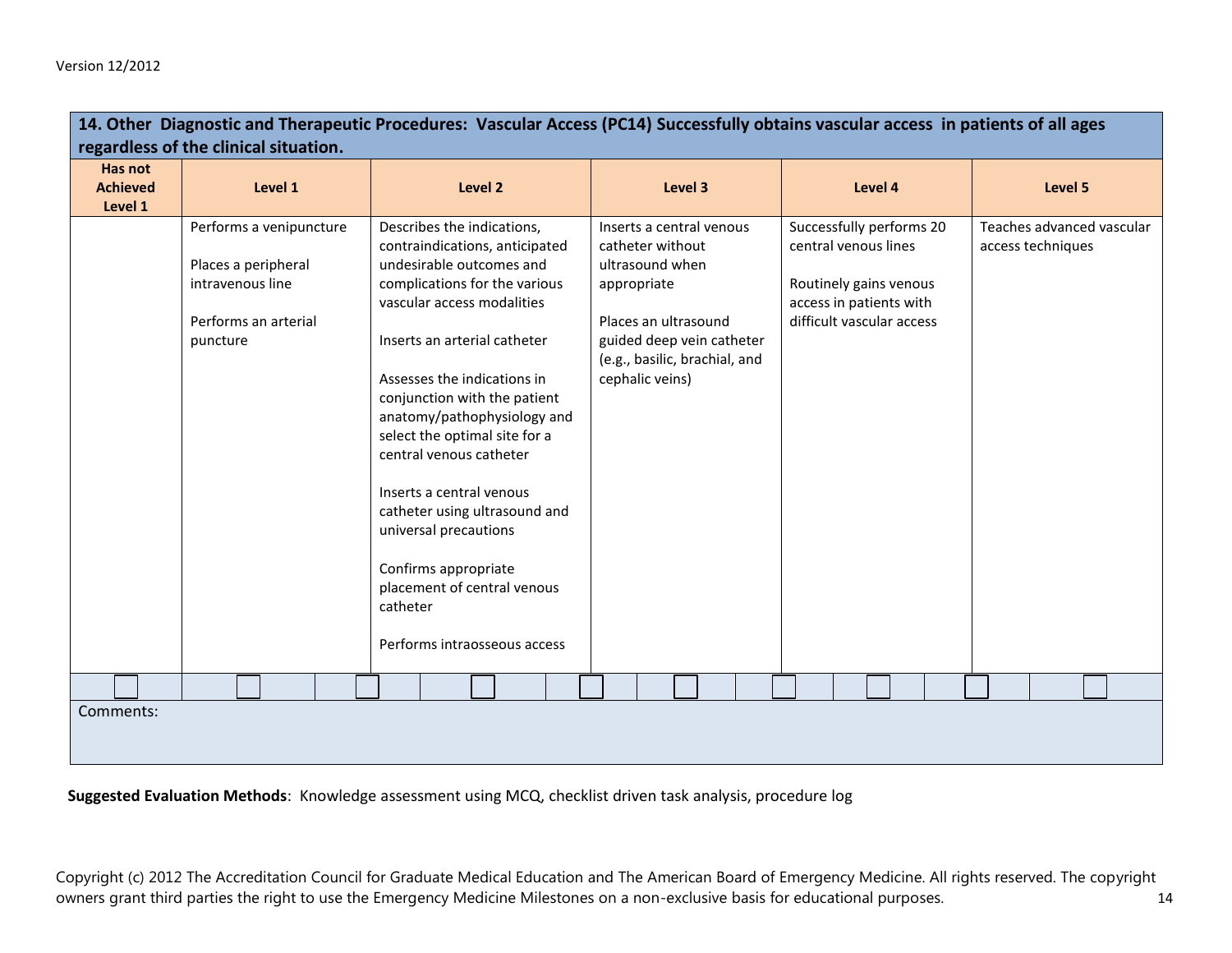|                                       |                                                                                                                          | 15. Medical Knowledge (MK) Demonstrates appropriate medical knowledge in the care of emergency medicine patients.                                                                                                                                        |                                                                                                                                               |                                                                                                                                                                                                                                                                                                                                                                     |                                                                                                                                                                            |
|---------------------------------------|--------------------------------------------------------------------------------------------------------------------------|----------------------------------------------------------------------------------------------------------------------------------------------------------------------------------------------------------------------------------------------------------|-----------------------------------------------------------------------------------------------------------------------------------------------|---------------------------------------------------------------------------------------------------------------------------------------------------------------------------------------------------------------------------------------------------------------------------------------------------------------------------------------------------------------------|----------------------------------------------------------------------------------------------------------------------------------------------------------------------------|
| Has not<br><b>Achieved</b><br>Level 1 | Level 1                                                                                                                  | Level 2                                                                                                                                                                                                                                                  | Level 3                                                                                                                                       | Level 4                                                                                                                                                                                                                                                                                                                                                             | Level 5                                                                                                                                                                    |
|                                       | Passes initial national<br>licensing examinations<br>(e.g., USMLE Step 1 and<br>Step 2 or COMLEX Level 1<br>and Level 2) | Resident develops and<br>completes a self-assessment<br>plan based on the in-training<br>examination results<br>Completes objective residency<br>training program examinations<br>and/or assessments at an<br>acceptable score for specific<br>rotations | Demonstrates<br>improvement of the<br>percentage correct on the<br>in-training examination or<br>maintain an acceptable<br>percentile ranking | Obtains a score on the<br>annual in-training<br>examination that indicates<br>a high likelihood of passing<br>the national qualifying<br>examinations<br>Successfully completes all<br>objective residency<br>training program<br>examinations and/or<br>assessments<br>Passes final national<br>licensing examination (e.g.,<br>USMLE Step 3 or COMLEX<br>Level 3) | Passes ABEM certifying<br>examinations<br>Meets all the requirements<br>for the ABEM Maintenance<br>of Certification program<br>set forth by national<br>certifying agency |
|                                       |                                                                                                                          |                                                                                                                                                                                                                                                          |                                                                                                                                               |                                                                                                                                                                                                                                                                                                                                                                     |                                                                                                                                                                            |
| Comments:                             |                                                                                                                          |                                                                                                                                                                                                                                                          |                                                                                                                                               |                                                                                                                                                                                                                                                                                                                                                                     |                                                                                                                                                                            |

**Suggested Evaluation Methods:** National licensing examinations (USMLE, COMLEX), national in-training examination (developed by ABEM & AOA), CORD Question & Answer Bank tests, MedChallenger, local residency examinations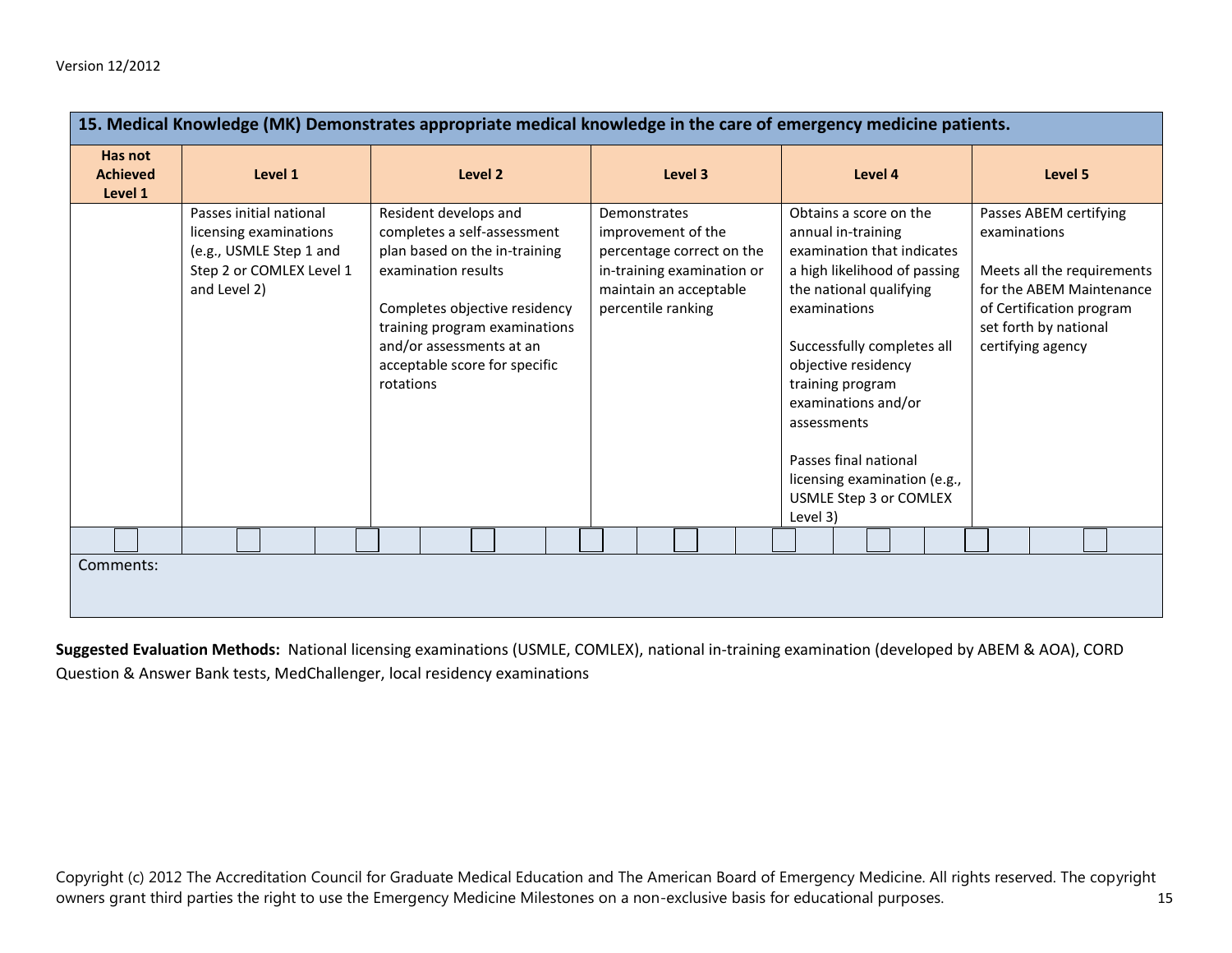|                                       |                                                                                                                            | 16. Patient Safety (SBP1) Participates in performance improvement to optimize patient safety. |                                                                                                                                                                                                                                                                                                                                  |                                                                                                                                                                                                                                                                                                                                                         |                                                                                                                                                                                                                                                                                                                                            |
|---------------------------------------|----------------------------------------------------------------------------------------------------------------------------|-----------------------------------------------------------------------------------------------|----------------------------------------------------------------------------------------------------------------------------------------------------------------------------------------------------------------------------------------------------------------------------------------------------------------------------------|---------------------------------------------------------------------------------------------------------------------------------------------------------------------------------------------------------------------------------------------------------------------------------------------------------------------------------------------------------|--------------------------------------------------------------------------------------------------------------------------------------------------------------------------------------------------------------------------------------------------------------------------------------------------------------------------------------------|
| Has not<br><b>Achieved</b><br>Level 1 | Level 1                                                                                                                    | Level 2                                                                                       | Level 3                                                                                                                                                                                                                                                                                                                          | Level 4                                                                                                                                                                                                                                                                                                                                                 | Level 5                                                                                                                                                                                                                                                                                                                                    |
|                                       | Adheres to standards for<br>maintenance of a safe<br>working environment<br>Describes medical errors<br>and adverse events | Routinely uses basic patient<br>safety practices, such as time-<br>outs and 'calls for help'  | Describes patient safety<br>concepts<br>Employs processes (e.g.,<br>checklists, SBAR),<br>personnel, and<br>technologies that optimize<br>patient safety (SBAR=<br>Situation - Background -<br>Assessment-<br>Recommendation)<br>Appropriately uses system<br>resources to improve both<br>patient care and medical<br>knowledge | Participates in an<br>institutional process<br>improvement plan to<br>optimize ED practice and<br>patient safety<br>Leads team reflection such<br>as code debriefings, root<br>cause analysis, or M&M to<br>improve ED performance<br>Identifies situations when<br>the breakdown in<br>teamwork or<br>communication may<br>contribute to medical error | Uses analytical tools to<br>assess healthcare quality<br>and safety and reassess<br>quality improvement<br>programs for effectiveness<br>for patients and for<br>populations<br>Develops and evaluates<br>measures of professional<br>performance and process<br>improvement and<br>implements them to<br>improve departmental<br>practice |
|                                       |                                                                                                                            |                                                                                               |                                                                                                                                                                                                                                                                                                                                  |                                                                                                                                                                                                                                                                                                                                                         |                                                                                                                                                                                                                                                                                                                                            |
| Comments:                             |                                                                                                                            |                                                                                               |                                                                                                                                                                                                                                                                                                                                  |                                                                                                                                                                                                                                                                                                                                                         |                                                                                                                                                                                                                                                                                                                                            |

**Suggested Evaluation Methods:** SDOT, simulation, global ratings, multi-source feedback, portfolio work products, including a QI project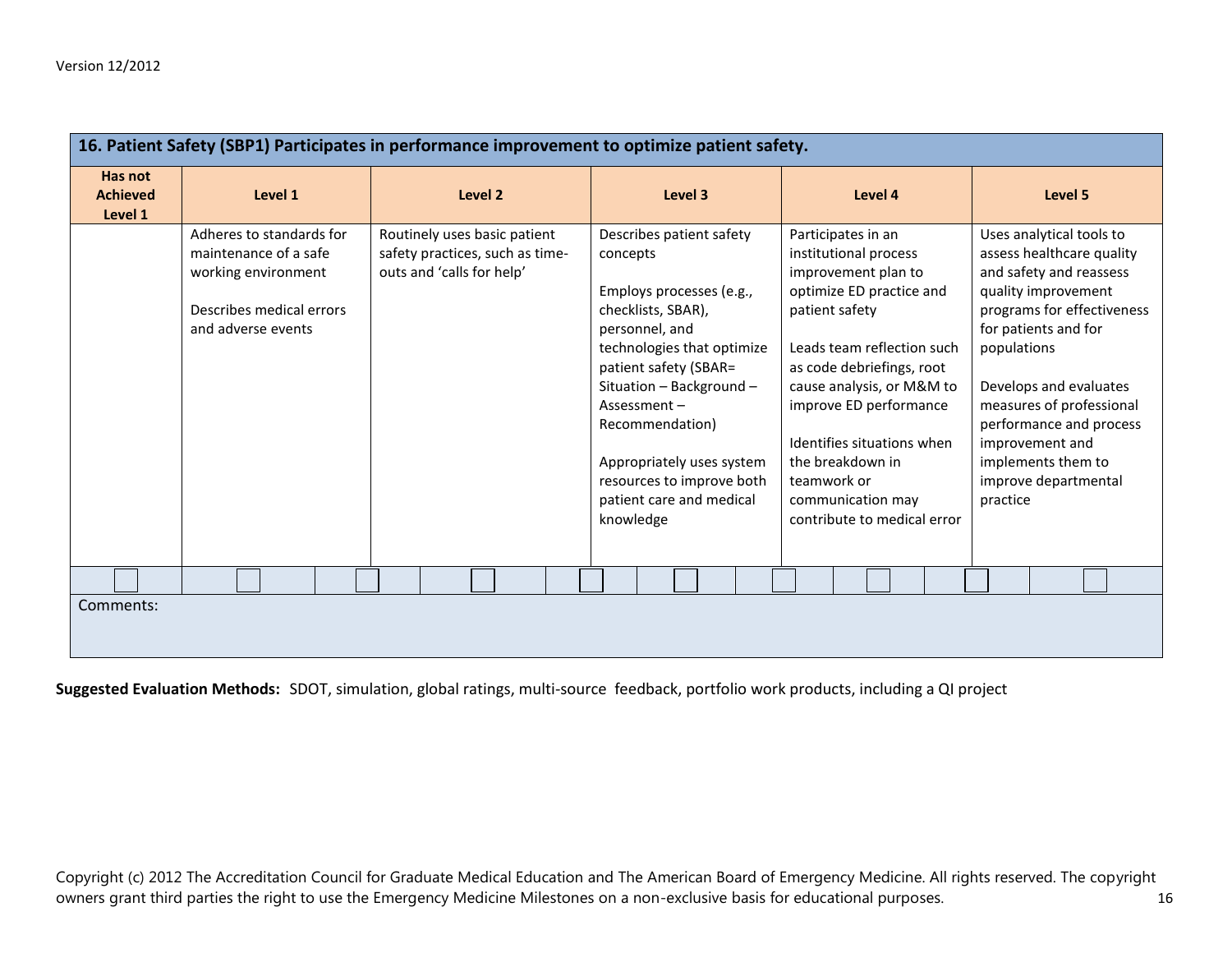|                            |                                                                              | 17. Systems-based Management (SBP2) Participates in strategies to improve healthcare delivery and flow. Demonstrates an awareness of |                                                                                                                                                              |                                                                                                                                                                                                                                                           |                                                                                                                                                                                                  |
|----------------------------|------------------------------------------------------------------------------|--------------------------------------------------------------------------------------------------------------------------------------|--------------------------------------------------------------------------------------------------------------------------------------------------------------|-----------------------------------------------------------------------------------------------------------------------------------------------------------------------------------------------------------------------------------------------------------|--------------------------------------------------------------------------------------------------------------------------------------------------------------------------------------------------|
|                            |                                                                              | and responsiveness to the larger context and system of health care.                                                                  |                                                                                                                                                              |                                                                                                                                                                                                                                                           |                                                                                                                                                                                                  |
| Has not                    |                                                                              |                                                                                                                                      |                                                                                                                                                              |                                                                                                                                                                                                                                                           |                                                                                                                                                                                                  |
| <b>Achieved</b><br>Level 1 | Level 1                                                                      | Level 2                                                                                                                              | Level 3                                                                                                                                                      | Level 4                                                                                                                                                                                                                                                   | Level 5                                                                                                                                                                                          |
|                            | Describes members of ED<br>team (e.g., nurses,<br>technicians, and security) | Mobilizes institutional<br>resources to assist in patient<br>care<br>Participates in patient<br>satisfaction initiatives             | Practices cost-effective<br>care<br>Demonstrates the ability to<br>call effectively on other<br>resources in the system to<br>provide optimal health<br>care | Participates in processes<br>and logistics to improve<br>patient flow and decrease<br>turnaround times (e.g.,<br>rapid triage, bedside<br>registration, Fast Tracks,<br>bedside testing, rapid<br>treatment units, standard<br>protocols, and observation | Creates departmental flow<br>metric from benchmarks,<br>best practices, and dash<br>boards<br>Develops internal and<br>external departmental<br>solutions to process and<br>operational problems |
|                            |                                                                              |                                                                                                                                      |                                                                                                                                                              | units)<br>Recommends strategies by<br>which patients' access to<br>care can be improved<br>Coordinates system<br>resources to optimize a<br>patient's care for<br>complicated medical<br>situations                                                       | Addresses the differing<br>customer needs of<br>patients, hospital medical<br>staff, EMS, and the<br>community                                                                                   |
|                            |                                                                              |                                                                                                                                      |                                                                                                                                                              |                                                                                                                                                                                                                                                           |                                                                                                                                                                                                  |
| Comments:                  |                                                                              |                                                                                                                                      |                                                                                                                                                              |                                                                                                                                                                                                                                                           |                                                                                                                                                                                                  |

**Suggested Evaluation Methods:** Direct observation-SDOT, chart review, global ratings, billing records, simulation, multi-source feedback, and outcome data including throughput numbers and patients per hour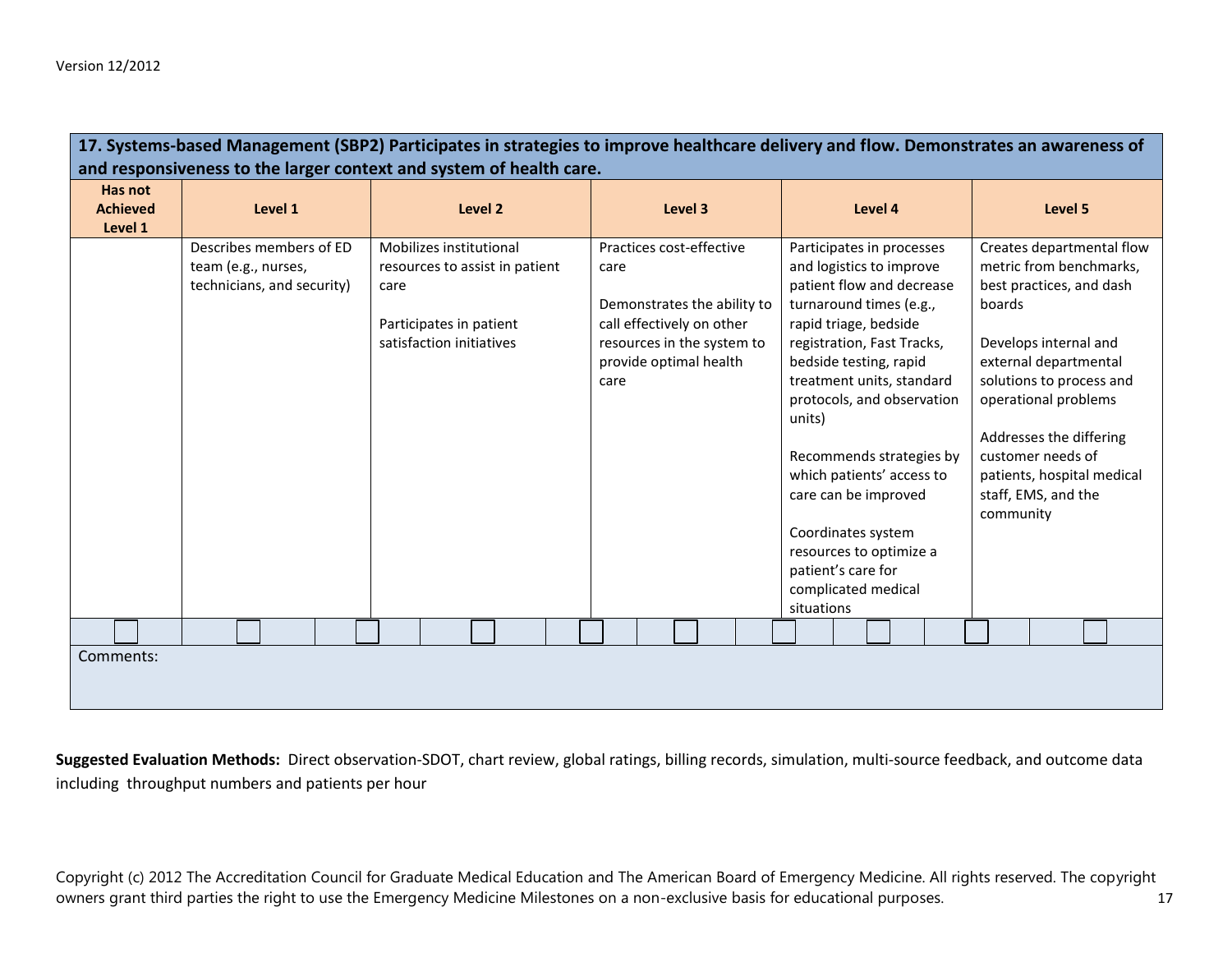|                                       | 18. Technology (SBP3) Uses technology to accomplish and document safe healthcare delivery.                                                                       |                                                                                                                                                                                                              |                                                                                                                                            |                                                                           |                                                                         |  |  |  |  |  |  |  |  |  |
|---------------------------------------|------------------------------------------------------------------------------------------------------------------------------------------------------------------|--------------------------------------------------------------------------------------------------------------------------------------------------------------------------------------------------------------|--------------------------------------------------------------------------------------------------------------------------------------------|---------------------------------------------------------------------------|-------------------------------------------------------------------------|--|--|--|--|--|--|--|--|--|
| Has not<br><b>Achieved</b><br>Level 1 | Level 1                                                                                                                                                          | Level 2                                                                                                                                                                                                      | Level 3                                                                                                                                    | Level 4                                                                   | Level 5                                                                 |  |  |  |  |  |  |  |  |  |
|                                       | Uses the Electronic Health<br>Record (EHR) to order<br>tests, medications and<br>document notes, and<br>respond to alerts<br>Reviews medications for<br>patients | Ensures that medical records<br>are complete, with attention to<br>preventing confusion and error<br>Effectively and ethically uses<br>technology for patient care,<br>medical communication and<br>learning | Recognizes the risk of<br>computer shortcuts and<br>reliance upon computer<br>information on accurate<br>patient care and<br>documentation | Uses decision support<br>systems in EHR (as<br>applicable in institution) | Recommends systems re-<br>design for improved<br>computerized processes |  |  |  |  |  |  |  |  |  |
| Comments:                             |                                                                                                                                                                  |                                                                                                                                                                                                              |                                                                                                                                            |                                                                           |                                                                         |  |  |  |  |  |  |  |  |  |
|                                       |                                                                                                                                                                  |                                                                                                                                                                                                              |                                                                                                                                            |                                                                           |                                                                         |  |  |  |  |  |  |  |  |  |

**Suggested Evaluation Methods:** Direct observation-SDOT, chart review, global ratings, billing records, simulation, multi-source feedback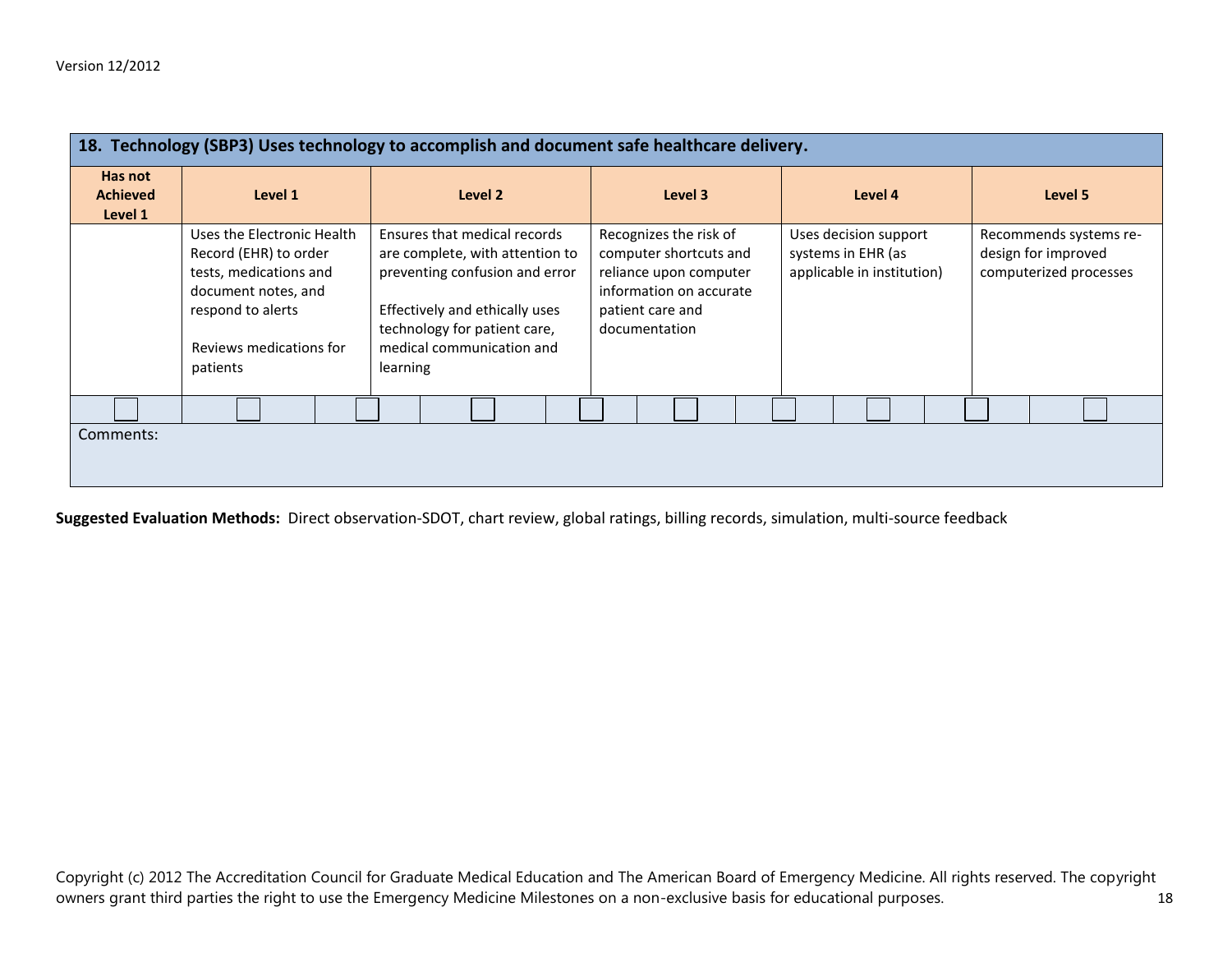| patient care.                                |                                                             | 19. Practice-based Performance Improvement (PBLI) Participates in performance improvement to optimize ED function, self-learning, and |                                                                                                                                                                                                                                                                                                                                                                        |                                                                                                                                                                                                                              |                                                                                           |
|----------------------------------------------|-------------------------------------------------------------|---------------------------------------------------------------------------------------------------------------------------------------|------------------------------------------------------------------------------------------------------------------------------------------------------------------------------------------------------------------------------------------------------------------------------------------------------------------------------------------------------------------------|------------------------------------------------------------------------------------------------------------------------------------------------------------------------------------------------------------------------------|-------------------------------------------------------------------------------------------|
| <b>Has not</b><br><b>Achieved</b><br>Level 1 | Level 1                                                     | Level 2                                                                                                                               | Level 3                                                                                                                                                                                                                                                                                                                                                                | Level 4                                                                                                                                                                                                                      | Level 5                                                                                   |
|                                              | Describes basic principles<br>of evidence-based<br>medicine | Performs patient follow-up                                                                                                            | Performs self-assessment<br>to identify areas for<br>continued self-<br>improvement and<br>implements learning plans<br>Continually assesses<br>performance by evaluating<br>feedback and assessment<br>Demonstrates the ability to<br>critically appraise scientific<br>literature and apply<br>evidence-based medicine<br>to improve one's individual<br>performance | Applies performance<br>improvement<br>methodologies<br>Demonstrates evidence-<br>based clinical practice and<br>information retrieval<br>mastery<br>Participates in a process<br>improvement plan to<br>optimize ED practice | Independently teaches<br>evidence-based medicine<br>and information mastery<br>techniques |
|                                              |                                                             |                                                                                                                                       |                                                                                                                                                                                                                                                                                                                                                                        |                                                                                                                                                                                                                              |                                                                                           |
| Comments:                                    |                                                             |                                                                                                                                       |                                                                                                                                                                                                                                                                                                                                                                        |                                                                                                                                                                                                                              |                                                                                           |

**Suggested Evaluation Methods:** SDOT, simulation, global ratings, checklist or ratings of portfolio work products, including a literature review, Vanderbilt matrix evaluation of a clinical issue, critical appraisal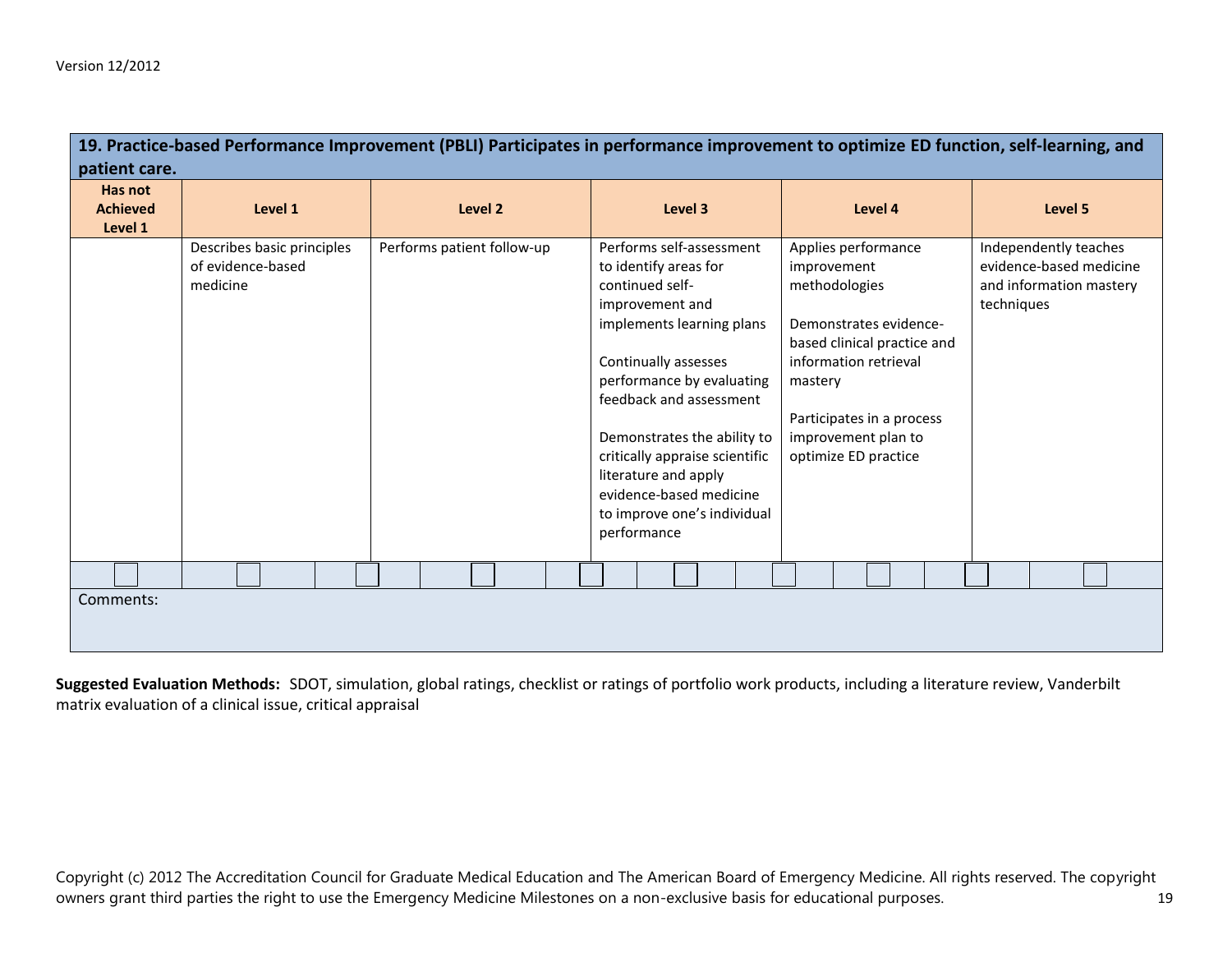|                                       |                                                                                                                                                                          | 20. Professional values (PROF1) Demonstrates compassion, integrity, and respect for others as well as adherence to the ethical principles                                                                                                              |                                                                                                                                                                                                                                                                                                                        |                                                                                                                                                                                                                                                                                                                                                                                     |                                                                                                                                 |
|---------------------------------------|--------------------------------------------------------------------------------------------------------------------------------------------------------------------------|--------------------------------------------------------------------------------------------------------------------------------------------------------------------------------------------------------------------------------------------------------|------------------------------------------------------------------------------------------------------------------------------------------------------------------------------------------------------------------------------------------------------------------------------------------------------------------------|-------------------------------------------------------------------------------------------------------------------------------------------------------------------------------------------------------------------------------------------------------------------------------------------------------------------------------------------------------------------------------------|---------------------------------------------------------------------------------------------------------------------------------|
| Has not<br><b>Achieved</b><br>Level 1 | relevant to the practice of medicine.<br>Level 1                                                                                                                         | Level 2                                                                                                                                                                                                                                                | Level 3                                                                                                                                                                                                                                                                                                                | Level 4                                                                                                                                                                                                                                                                                                                                                                             | Level 5                                                                                                                         |
|                                       | Demonstrates behavior<br>that conveys caring,<br>honesty, genuine interest<br>and tolerance when<br>interacting with a diverse<br>population of patients and<br>families | Demonstrates an<br>understanding of the<br>importance of compassion,<br>integrity, respect, sensitivity<br>and responsiveness and<br>exhibits these attitudes<br>consistently in<br>common/uncomplicated<br>situations and with diverse<br>populations | Recognizes how own<br>personal beliefs and values<br>impact medical care;<br>consistently manages own<br>values and beliefs to<br>optimize relationships and<br>medical care<br>Develops alternate care<br>plans when patients'<br>personal decisions/beliefs<br>preclude the use of<br>commonly accepted<br>practices | Develops and applies a<br>consistent and appropriate<br>approach to evaluating<br>appropriate care, possible<br>barriers and strategies to<br>intervene that consistently<br>prioritizes the patient's<br>best interest in all<br>relationships and<br>situations<br>Effectively analyzes and<br>manages ethical issues in<br>complicated and<br>challenging clinical<br>situations | Develops institutional and<br>organizational strategies to<br>protect and maintain<br>professional and bioethical<br>principles |
|                                       |                                                                                                                                                                          |                                                                                                                                                                                                                                                        |                                                                                                                                                                                                                                                                                                                        |                                                                                                                                                                                                                                                                                                                                                                                     |                                                                                                                                 |
| Comments:                             |                                                                                                                                                                          |                                                                                                                                                                                                                                                        |                                                                                                                                                                                                                                                                                                                        |                                                                                                                                                                                                                                                                                                                                                                                     |                                                                                                                                 |

 **Suggested Evaluation Methods**: Direct observation, SDOT, portfolio, simulation, oral board, multi-source feedback, global ratings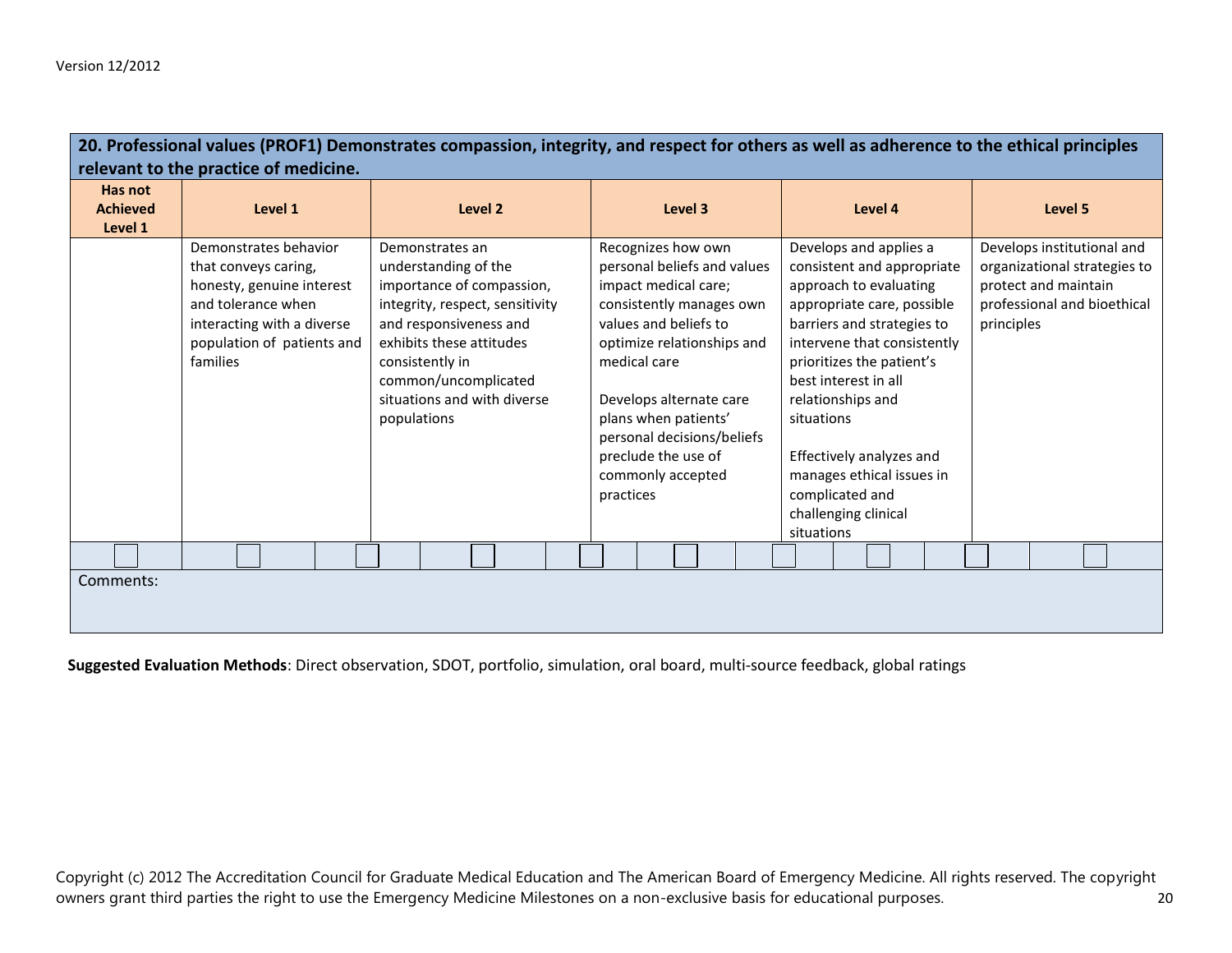| 21. Accountability (PROF2) Demonstrates accountability to patients, society, profession and self. |                                                                                                                                                                                                                                                                                                                                                                                                                                                                            |         |  |                                      |                                                                                                                                                                                                                                                               |             |                                                          |                                                                                                                                                                                              |                                                                                                                                                    |                                                                                                                   |                            |                                                                                                                                                                                                                                              |  |
|---------------------------------------------------------------------------------------------------|----------------------------------------------------------------------------------------------------------------------------------------------------------------------------------------------------------------------------------------------------------------------------------------------------------------------------------------------------------------------------------------------------------------------------------------------------------------------------|---------|--|--------------------------------------|---------------------------------------------------------------------------------------------------------------------------------------------------------------------------------------------------------------------------------------------------------------|-------------|----------------------------------------------------------|----------------------------------------------------------------------------------------------------------------------------------------------------------------------------------------------|----------------------------------------------------------------------------------------------------------------------------------------------------|-------------------------------------------------------------------------------------------------------------------|----------------------------|----------------------------------------------------------------------------------------------------------------------------------------------------------------------------------------------------------------------------------------------|--|
| Has not<br><b>Achieved</b><br>Level 1                                                             |                                                                                                                                                                                                                                                                                                                                                                                                                                                                            | Level 1 |  |                                      | Level 2                                                                                                                                                                                                                                                       |             | Level 3                                                  |                                                                                                                                                                                              |                                                                                                                                                    | Level 4                                                                                                           |                            | Level 5                                                                                                                                                                                                                                      |  |
|                                                                                                   | Demonstrates basic<br>professional<br>responsibilities such as<br>timely reporting for duty,<br>appropriate<br>dress/grooming, rested<br>and ready to work,<br>delivery of patient care as<br>a functional physician<br>Maintains patient<br>confidentially<br>Uses social media ethically<br>and responsibly<br>Adheres to professional<br>responsibilities, such as<br>conference attendance,<br>timely chart completion,<br>duty hour reporting,<br>procedure reporting |         |  | sleep hygiene<br>asks for assistance | Identifies basic principles of<br>physician wellness, including<br>Consistently recognizes limits of<br>knowledge in common and<br>frequent clinical situations and<br>Demonstrates knowledge of<br>alertness management and<br>fatigue mitigation principles | advertizing | uncommon and<br>complicated clinical<br>of marketing and | Consistently recognizes<br>limits of knowledge in<br>situations; develops and<br>implements plans for the<br>best possible patient care<br>Recognizes and avoids<br>inappropriate influences | a colleague, in a<br>professional and<br>confidential manner<br>responsibility and<br>accountability in<br>accordance with<br>institutional policy | Can form a plan to address<br>impairment in one's self or<br>Manages medical errors<br>according to principles of | professional<br>impairment | Develops institutional and<br>organizational strategies to<br>improve physician insight<br>into and management of<br>responsibilities<br>Trains physicians and<br>educators regarding<br>responsibility, wellness,<br>fatigue, and physician |  |
|                                                                                                   |                                                                                                                                                                                                                                                                                                                                                                                                                                                                            |         |  |                                      |                                                                                                                                                                                                                                                               |             |                                                          |                                                                                                                                                                                              |                                                                                                                                                    |                                                                                                                   |                            |                                                                                                                                                                                                                                              |  |
| Comments:                                                                                         |                                                                                                                                                                                                                                                                                                                                                                                                                                                                            |         |  |                                      |                                                                                                                                                                                                                                                               |             |                                                          |                                                                                                                                                                                              |                                                                                                                                                    |                                                                                                                   |                            |                                                                                                                                                                                                                                              |  |

 **Suggested Evaluation Methods**: Direct observation, SDOT, portfolio, simulation, oral boards, multi-source feedback, global ratings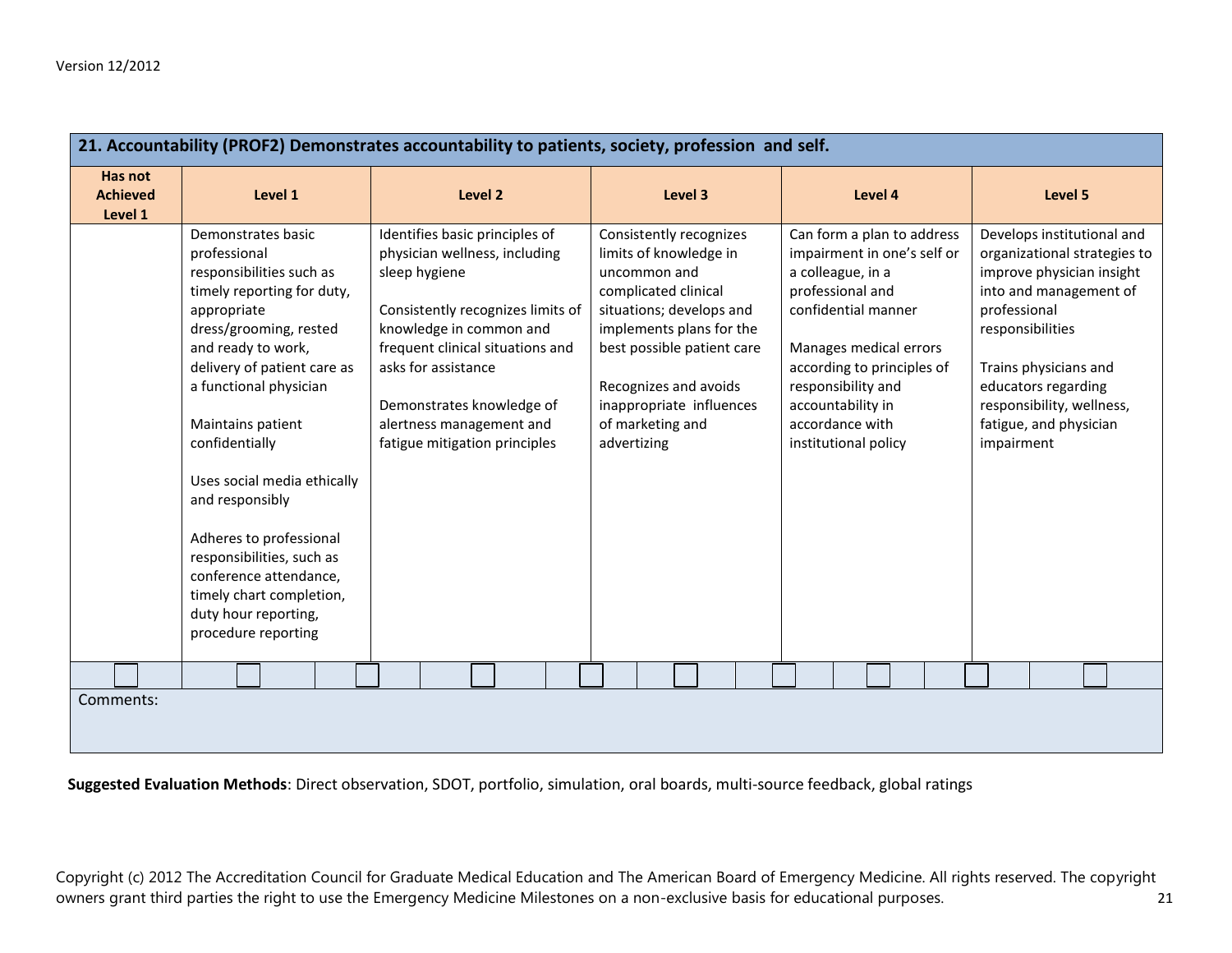|                                       |                                                                                                                                                       | 22. Patient Centered Communication (ICS1) Demonstrates interpersonal and communication skills that result in the effective exchange of<br>information and collaboration with patients and their families. |                                                                                                                                                                                                                                                                                                              |                                                                                                                                                                                                                                                                                             |                                                                                                                                                         |
|---------------------------------------|-------------------------------------------------------------------------------------------------------------------------------------------------------|-----------------------------------------------------------------------------------------------------------------------------------------------------------------------------------------------------------|--------------------------------------------------------------------------------------------------------------------------------------------------------------------------------------------------------------------------------------------------------------------------------------------------------------|---------------------------------------------------------------------------------------------------------------------------------------------------------------------------------------------------------------------------------------------------------------------------------------------|---------------------------------------------------------------------------------------------------------------------------------------------------------|
| Has not<br><b>Achieved</b><br>Level 1 | Level 1                                                                                                                                               | Level 2                                                                                                                                                                                                   | Level 3                                                                                                                                                                                                                                                                                                      | Level 4                                                                                                                                                                                                                                                                                     | Level 5                                                                                                                                                 |
|                                       | Establishes rapport with<br>and demonstrate empathy<br>toward patients and their<br>families<br>Listens effectively to<br>patients and their families | Elicits patients' reasons for<br>seeking health care and<br>expectations from the ED visit<br>Negotiates and manages simple<br>patient/family-related conflicts                                           | Manages the expectations<br>of those who receive care<br>in the ED and uses<br>communication methods<br>that minimize the potential<br>for stress, conflict, and<br>misunderstanding<br>Effectively communicates<br>with vulnerable<br>populations, including both<br>patients at risk and their<br>families | Uses flexible<br>communication strategies<br>and adjusts them based on<br>the clinical situation to<br>resolve specific ED<br>challenges, such as drug<br>seeking behavior,<br>delivering bad news,<br>unexpected outcomes,<br>medical errors, and high<br>risk refusal-of-care<br>patients | Teaches communication<br>and conflict management<br>skills<br>Participates in review and<br>counsel of colleagues with<br>communication<br>deficiencies |
| Comments:                             |                                                                                                                                                       |                                                                                                                                                                                                           |                                                                                                                                                                                                                                                                                                              |                                                                                                                                                                                                                                                                                             |                                                                                                                                                         |

 **Suggested Evaluation Methods**: Direct observation, SDOT, simulation, multi-source feedback, OSCE, global ratings, oral boards